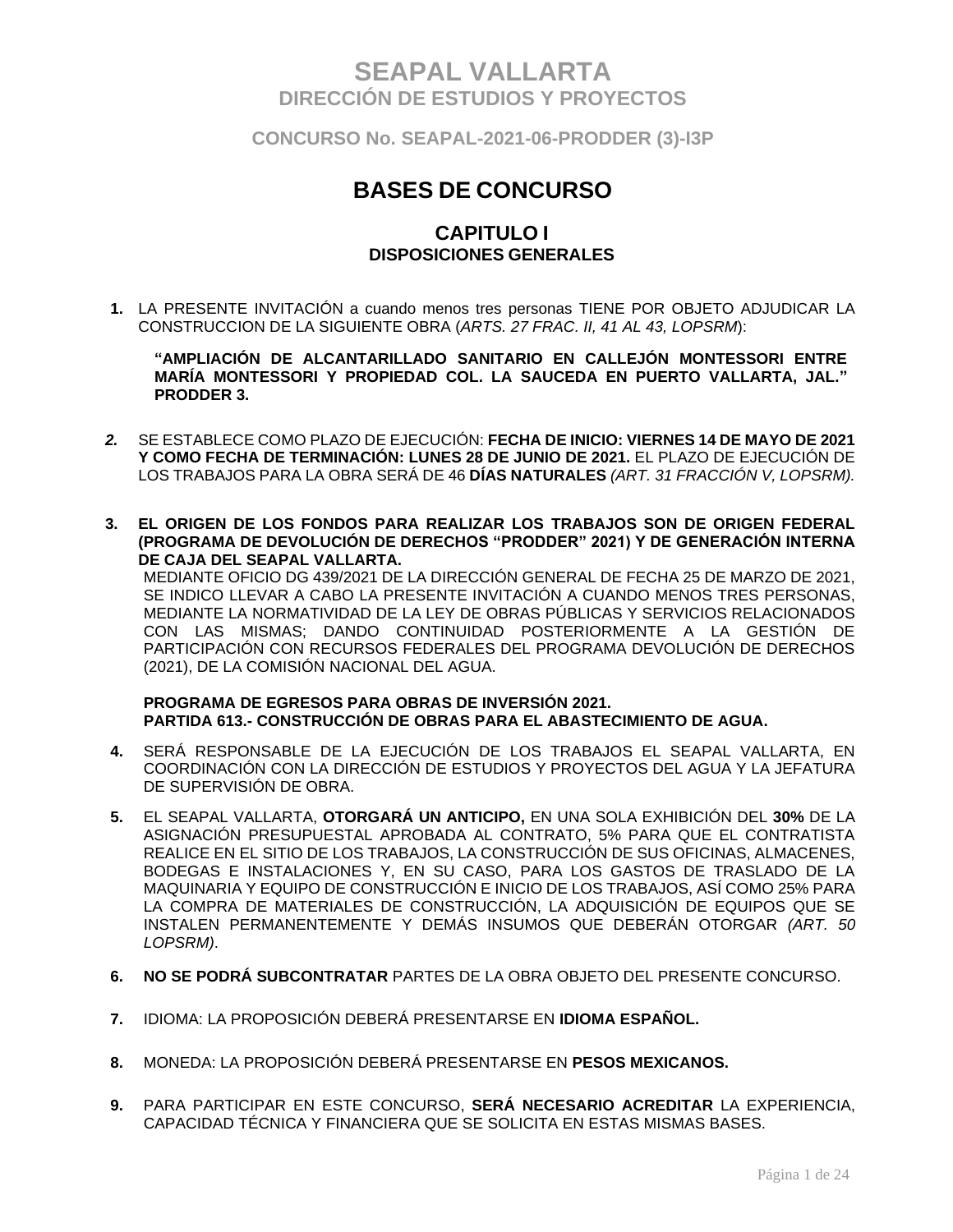**CONCURSO No. SEAPAL-2021-06-PRODDER (3)-I3P**

**10.** DERIVADO DEL DECRETO QUE REFORMA EL ARTÍCULO 32-D DEL CÓDIGO FISCAL DE LA FEDERACIÓN, PUBLICADO EL DÍA 28 DE JUNIO DEL AÑO DOS MIL SIETE Y DE LA EMISIÓN DE LA RESOLUCIÓN DE MISCELÁNEA FISCAL 2009-2010, EN PARTICULAR LA REGLA I.2.1,17, PUBLICADA EN EL DIARIO OFICIAL DE LA FEDERACIÓN EL 27 DE MAYO DE DOS MIL OCHO; LOS LICITANTES, LAS EMPRESAS O PERSONAS FÍSICAS QUE RESULTEN GANADORAS DEL PRESENTE CONCURSO Y EN CONSECUENCIA ADJUDICADAS DEL CONTRATO, DEBERÁN DE PRESENTAR ANTE EL SEAPAL VALLARTA, EL ACUSE DE RECEPCIÓN QUE COMPRUEBE QUE REALIZARON LA SOLICITUD DE OPINIÓN PREVISTA EN EL TITULO 2, CAPITULO 2.1.31 DE LA RESOLUCIÓN DE MISCELÁNEA FISCAL 2021 (PUBLICADA EN EL DIARIO OFICIAL DE LA FEDERACIÓN DE FECHA 29 DE DICIEMBRE DE 2020).

ASIMISMO, LOS LICITANTES DEBERÁN REALIZAR LA REFERIDA CONSULTA DE OPINIÓN ANTE EL SAT DENTRO DEL TÉRMINO DE TRES DÍAS HÁBILES SIGUIENTES A LA EMISIÓN Y DEBIDA NOTIFICACIÓN DEL FALLO DEL PRESENTE CONCURSO; SEÑALANDO EN LA REFERIDA SOLICITUD DE OPINIÓN EL SIGUIENTE CORREO ELECTRÓNICO DEL ÁREA CONTRATANTE DE SEAPAL VALLARTA: cmanzano@seapal.gob.mx CON EL OBJETO DE QUE EL SISTEMA DE ADMINISTRACIÓN TRIBUTARIA ( SAT) ENVÍE A LA CONTRATANTE EL ACUSE DE RESPUESTA. NO SE FORMALIZARÁ EL CORRESPONDIENTE CONTRATO, HASTA QUE NO SE RECIBA EN SEAPAL VALLARTA, LA RESPUESTA A LA SOLICITUD DE OPINIÓN PREVISTA EN EL TITULO 2 CAPITULO 2.1.31 DE LA RESOLUCIÓN DE MISCELÁNEA FISCAL 2021.

### **CAPITULO II DE LOS ACTOS OFICIALES**

- **1.** SE LLEVARÁ A CABO UNA **VISITA AL SITIO DE REALIZACIÓN DE LOS TRABAJOS,** MISMA QUE **NO SERA OBLIGATORIA** EL DÍA **MIÉRCOLES 21 DE ABRIL DEL 2021,** EN LAS OFICINAS QUE OCUPA EL SEAPAL VALLARTA, UBICADAS EN LA AV. FRANCISCO VILLA ESQUINA MANUEL ÁVILA CAMACHO, COLONIA LÁZARO CÁRDENAS, C.P. 48330, EN LA CIUDAD DE PUERTO VALLARTA, JALISCO **A LAS 09:00 HRS. (EN REFERENCIA AL ARTICULO 38 DEL REGLAMENTO DE LA LEY DE OBRAS PUBLICAS Y SERVICIOS RELACIONADOS CON LAS MISMAS).**
	- **1.1.-** AL SITIO DE REALIZACION DE LOS TRABAJOS, PODRAN ASISTIR LOS INTERESADOS Y SUS AUXILIARES QUE HAYAN SIDO INVITADOS E INSCRITOS EN EL CONCURSO.
	- **1.2.-** EL OBJETIVO DE LA VISITA ES CONOCER EL SITIO DE LOS TRABAJOS PARA CERTIFICAR POR PARTE DE LOS LICITANTES Y EL SEAPAL VALLARTA, QUE EL PROYECTO QUE SE PROPONE ES CONGRUENTE CON LAS NECESIDADES, TOMANDO EN CUENTA SU TOPOGRAFIA, SUS CONDICIONES AMBIENTALES Y EN SU CASO, CONSTRUCCIONES EXISTENTES Y QUE EL CATALOGO DE CONCEPTOS QUE SE PROPONE SE ENCUENTRA COMPLETO, TOMANDO EN CUENTA LAS CONDICIONES FISICAS DEL LUGAR Y LOS PLANOS DE PROYECTO.
- **2.** EL SEAPAL VALLARTA **NO SUMINISTRARA** MATERIALES O EQUIPOS DE INSTALACION PERMANENTE.
- **3.** SE LLEVARÁ A CABO UNA **JUNTA ACLARATORIA :**

.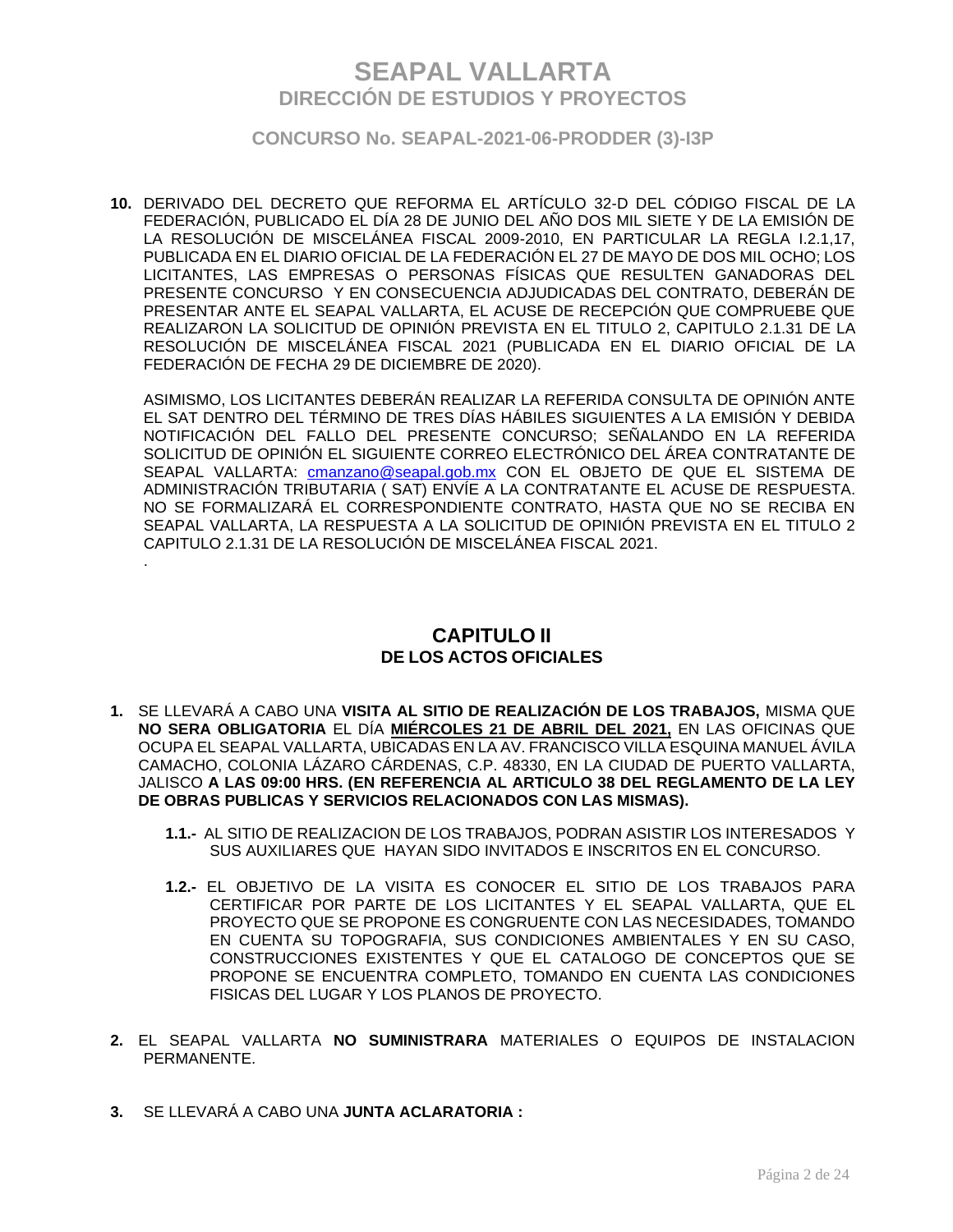### **CONCURSO No. SEAPAL-2021-06-PRODDER (3)-I3P**

#### **EL DÍA VIERNES 23 DE ABRIL DEL 2021, A LAS 14:00 HRS.**

LA ASISTENCIA A LA MISMA **NO SERA OBLIGATORIA** Y EL LUGAR PARA LLEVARLA A CABO SERA EN LA SALA AUDIOVISUAL DEL SEAPAL VALLARTA, CON DOMICILIO EN LA AV. FRANCISCO VILLA ESQUINA MANUEL AVILA CAMACHO, COLONIA LAZARO CARDENAS, C.P. 48330, EN LA CIUDAD DE PUERTO VALLARTA, JALISCO.

LA JUNTA ACLARATORIA **SERA LA UNICA INSTANCIA** PARA SOLICITAR ACLARACIONES O MODIFICACIONES A LAS BASES, SUS ANEXOS Y A LAS CLAUSULAS DEL MODELO DE CONTRATO, LAS CUALES SERAN PONDERADAS POR SEAPAL VALLARTA, EN LOS TERMINOS DEL ARTICULO 39 DEL REGLAMENTO DE LA LEY DE OBRAS PUBLICAS Y SERVICIOS RELACIONADOS CON LAS MISMAS. CUALQUIER ACLARACION, OBSERVACION O DUDA, SE DEBERA FORMULAR POR ESCRITO EN PAPEL MEMBRETADO DE LA EMPRESA O PERSONA FISICA, FIRMADA POR EL REPRESENTANTE LEGAL Y DEBERA HACERSE OPORTUNAMENTE PARA RESOLVERSE EN LA JUNTA ACLARATORIA. A LA DIRECCION DE CORREO ELECTRONICO [cmanzano@seapal.gob.mx,](mailto:cmanzano@seapal.gob.mx) AL TELEFONO FAX DE LA DIRECCIÓN DE ESTUDIOS Y PROYECTOS 322-223-1250.

#### **NO SE RECIBIRAN PREGUNTAS ADICIONALES FUERA Y DESPUES DE LA JUNTA ACLARATORIA.**

LA INASISTENCIA DE LOS LICITANTES A LA JUNTA DE ACLARACIONES NO OBSTANTE HABERSE INSCRITO EN EL CONCURSO, SERA DE SU ESTRICTA RESPONSABILIDAD; SIN EMBARGO, PODRÁN ACUDIR CON LA DEBIDA OPORTUNIDAD EN EL DOMICILIO INDICADO EN LAS BASES CORRESPONDIENTES PARA QUE LES SEA ENTREGADA COPIA DEL ACTA DE LA JUNTA RESPECTIVA.

#### **4. ACTO DE PRESENTACIÓN Y APERTURA DE PROPOSICIONES, FALLO Y FIRMA DE CONTRATO.**

ESTE ACTO SE LLEVARÁ A CABO SEGÚN LO DISPUESTO EN EL ARTICULO 37 DE LA LEY DE OBRAS PUBLICAS Y SERVICIOS RELACIONADOS CON LAS MISMAS Y LOS ARTICULOS 59 AL 62 DE SU REGLAMENTO.

EN JUNTA PÚBLICA QUE SE CELEBRARÁ A **LAS 12:00 HRS.** DEL DÍA **VIERNES 30 DE ABRIL DEL 2021,** EN LA SALA AUDIOVISUAL DEL SEAPAL VALLARTA, SITA EN AV. FRANCISCO VILLA ESQUINA MANUEL ÁVILA CAMACHO, COLONIA LÁZARO CÁRDENAS, C.P. 48330, EN LA CIUDAD DE PUERTO VALLARTA, JALISCO**,** SE LLEVARÁ A CABO LA **PRESENTACION Y APERTURA DE PROPOSICIONES.**

EL SOBRE QUE CONTENGA LA PROPUESTA DEBERA SER ENTREGADO POR EL REPRESENTANTE LEGAL O CON PODER DE LA EMPRESA CONCURSANTE DIRECTAMENTE EN LAS OFICINAS DEL SEAPAL VALLARTA, EN EL DOMICILIO ANTERIORMENTE SEÑALADO. NO SE ADMITIRAN PROPUESTAS QUE SE HAGAN LLEGAR POR MENSAJERIA, SERVICIO POSTAL O MEDIOS ELECTRONICOS (SEGÚN ARTICULO 28, ULTIMO PARRAFO, DE LA LEY DE OBRAS PUBLICAS Y SERVICIOS RELACIONADOS CON LAS MISMAS).

A LA FECHA Y HORA CONVENIDA SE NOMBRARÁ LISTA DE ASISTENTES ACREDITANDOSE LA ASISTENCIA SOLAMENTE A LOS PRESENTES EN ESE MOMENTO, SIN EXISTIR PLAZO DE ESPERA.

LA OBRA SE LLEVARÁ A CABO CON SUJECION A LA LEY DE OBRAS PUBLICAS Y SERVICIOS RELACIONADOS CON LAS MISMAS Y SU REGLAMENTO; Y PARA LOS EFECTOS DE MEDICION Y PAGOS SE TOMARA EN CUENTA LO ESTIPULADO EN EL CATALOGO DE CONCEPTOS.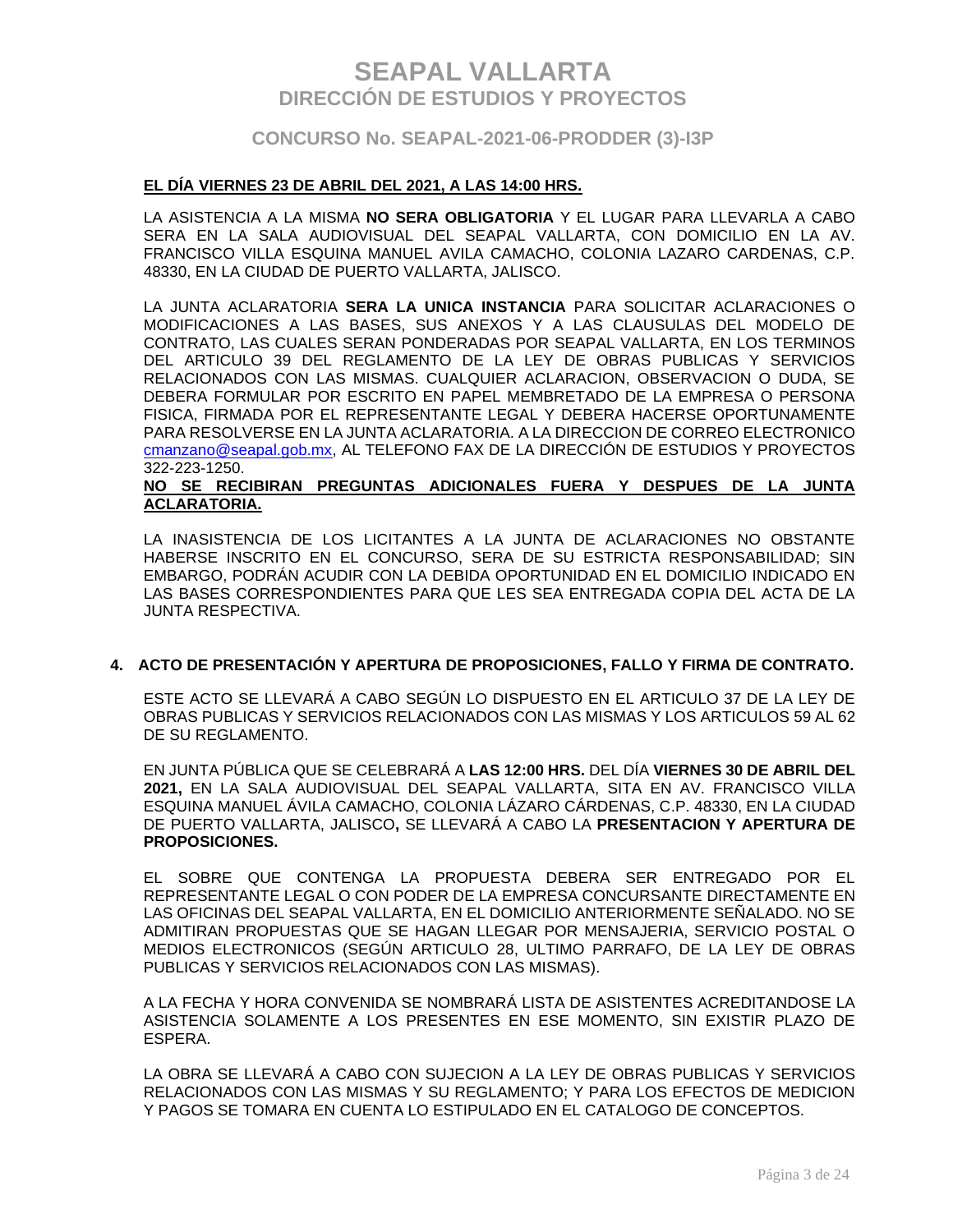**CONCURSO No. SEAPAL-2021-06-PRODDER (3)-I3P**

### **CAPITULO III DE LA FORMULACION DE LAS PROPUESTAS**

- **1.** PARA LOS EFECTOS DE LA **ELABORACION DE LAS PROPUESTAS,** LOS PARTICIPANTES DEBERÁN ACEPTAR LO SIGUIENTE:
	- **I.-** LA PROPUESTA SERA ELABORADA EN BASE A LAS MATRICES PRESENTADAS POR EL PARTICIPANTE EN SUS ANALISIS DE PRECIOS UNITARIOS Y LOS FACTORES DE COSTO INDIRECTO, FINANCIAMIENTO, UTILIDAD Y CARGOS ADICIONALES, MISMOS QUE SERAN LOS REPORTADOS EN LOS DOCUMENTOS No. **PE-8, PE-9 Y PE-10.**
	- **II.-** HABER TOMADO EN CUENTA LOS **PRECIOS VIGENTES** DE LOS MATERIALES, MANO DE OBRA, HERRAMIENTA Y EQUIPO, EN LA ZONA O REGION DE QUE SE TRATE, PARA LA FECHA DE APERTURA DE LAS PROPUESTAS.
	- **III.-**HABER TOMADO EN CUENTA **TODAS Y CADA UNA DE LAS CONDICIONES** QUE PUEDAN INFLUIR EN LA DETERMINACION DEL PRECIO UNITARIO PARA CADA CONCEPTO, COMO PODRIAN SER LA UBICACIÓN DEL PREDIO EN DONDE SE REALIZARA LA OBRA, LAS CONDICIONES DE ACCESO AL MISMO, LAS CONDICIONES CLIMATOLOGICAS Y LABORALES CORRESPONDIENTES A LA EPOCA DEL AÑO EN LA QUE SE REALIZARA LA OBRA, DE ACUERDO AL PROGRAMA DE EJECUCION RESPECTIVO.

LO ANTERIOR, INDEPENDIENTEMENTE DE LO INCLUIDO EN EL ANALISIS DE CADA UNO DE LOS COSTOS DIRECTOS, INDIRECTOS, FINANCIAMIENTO, UTILIDAD Y CARGOS ADICIONALES ESTABLECIDOS.

LA ACEPTACION DE LOS PRECIOS PRESENTADOS EN LAS PROPUESTAS, PARA LA UNIDAD DE OBRA TERMINADA, SERA A SATISFACCION DEL SEAPAL VALLARTA.

- **IV.-** HABER TOMADO EN CUENTA QUE **PUDIERAN RESULTAR DIFERENCIAS** EN EL MOMENTO DE LA EJECUCION DE LA OBRA, ENTRE LOS VOLUMENES PROPUESTOS EN EL CATALOGO DE CONCEPTOS ELABORADOS POR EL SEAPAL VALLARTA Y LOS EJECUTADOS REALMENTE, AUMENTANDO O DISMINUYENDO LOS MISMOS Y QUE ESTO NO JUSTIFICARA UNA MODIFICACION EN LOS PRECIOS UNITARIOS PRESENTADOS PARA CADA CONCEPTO.
- **V.-** HABER TOMADO EN CUENTA QUE LA **MODIFICACION AL PLAZO Y PROGRAMA DE EJECUCION** DE LA OBRA, PROPICIADA POR CAUSAS IMPUTABLES AL CONTRATISTA COMO PUDIERAN SER LA DESATENCION A LA OBRA, DESORGANIZACION O FALTA DE CAPACIDAD EN SU PERSONAL, INEFICIENTE UTILIZACION DE MAQUINARIA O EQUIPO Y OTRAS DE LA MISMA NATURALEZA, NO JUSTIFICARA CAMBIO ALGUNO EN LOS PRECIOS UNITARIOS CONTENIDOS EN EL CATALOGO DE CONCEPTOS DE LA PROPUESTA ADJUDICADA.
- **2.** EL CONCURSANTE DEBERA COTIZAR **UNICAMENTE LOS CONCEPTOS CONTENIDOS** EN EL CATALOGO CORRESPONDIENTE Y VALIDADOS EN LA JUNTA ACLARATORIA.

NO DEBERA PROPONER ALTERNATIVAS EN ESPECIFICACIONES O CONDICIONES DE EJECUCION QUE SEAN DIFERENTES A LO ESTABLECIDO EN EL CATALOGO DE CONCEPTOS Y/O A LO ACORDADO EN LA JUNTA ACLARATORIA.

**3.** TODOS LOS DOCUMENTOS SOLICITADOS DEBERAN **SER PRESENTADOS EN LOS FORMATOS ELABORADOS** EN COMPUTADORA, GENERADOS EN HOJA DE CALCULO, PROCESADOR DE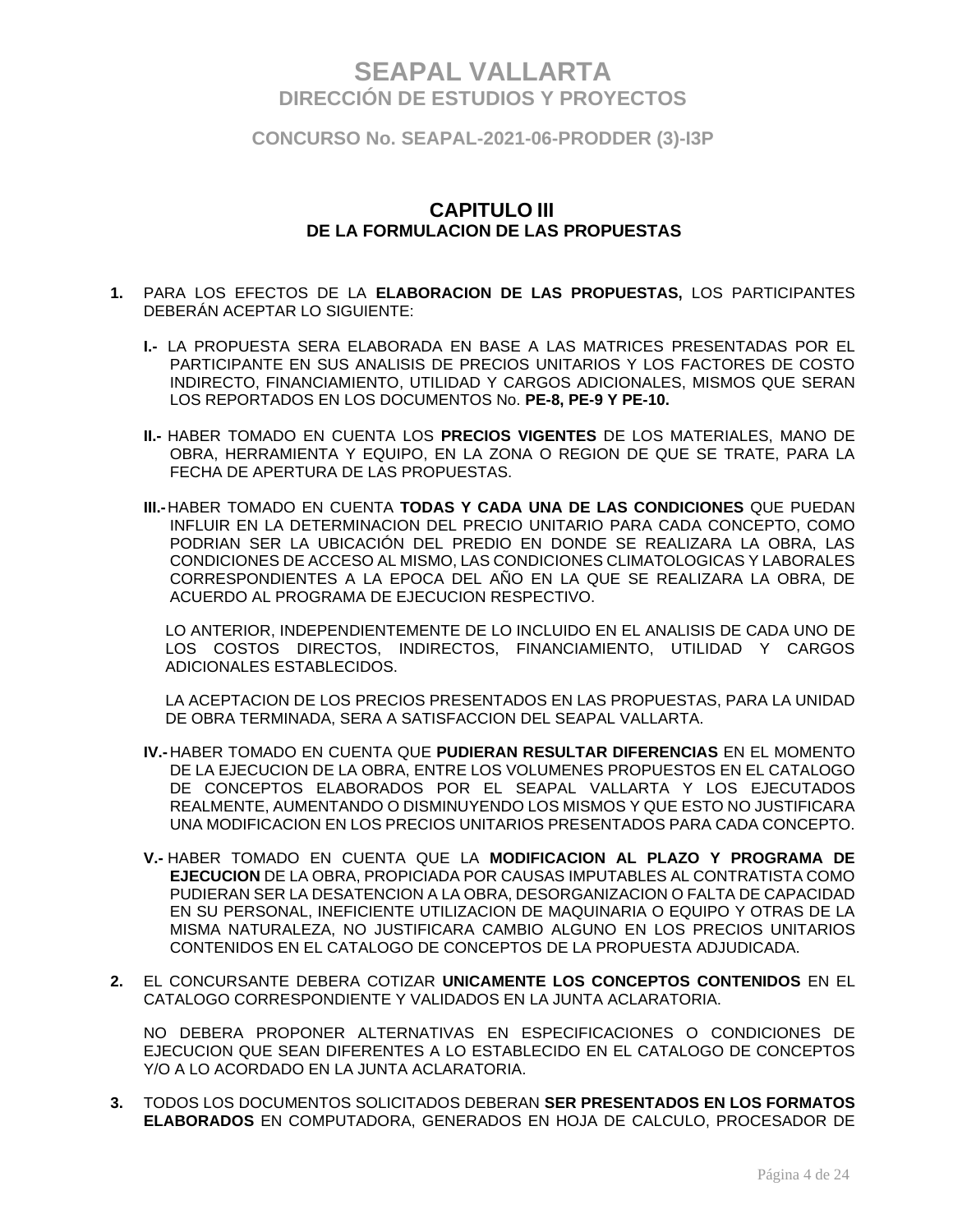**CONCURSO No. SEAPAL-2021-06-PRODDER (3)-I3P**

PALABRAS O POR UN PAQUETE COMERCIAL DE PRECIOS UNITARIOS, SIEMPRE Y CUANDO CUMPLA CON CADA UNO DE LOS ELEMENTOS **REQUERIDOS POR EL SEAPAL VALLARTA** EN LOS FORMATOS ENTREGADOS EN EL PLIEGO DE REQUISITOS.

**4. DOCUMENTACION QUE SE REQUIERE** PARA PREPARAR LA PROPOSICION Y FORMA DE PRESENTACIÓN:

PARA PREPARAR LA PROPOSICION, SE ACOMPAÑAN A LAS PRESENTES BASES, LOS ANEXOS CON LOS CUALES SE INTEGRARÁ LA ACREDITACION DEL LICITANTE Y LA PROPOSICION, LA CUAL PRESENTARA EN EL ACTO DE PRESENTACION Y APERTURA DE PROPOSICIONES, MEDIANTE UN **SOBRE CERRADO, SEPARADO EN DOS PARTES,** EL CUAL CONTENDRA LOS **ASPECTOS TECNICOS** Y LOS **ASPECTOS ECONOMICOS,** INTEGRADOS DE CONFORMIDAD COMO SE SEÑALA A CONTINUACION:

- **a)** LA PROPUESTA DEBERA PRESENTARSE EN **HOJAS CON EL MEMBRETE DE LA EMPRESA,** EXCEPTO AQUELLAS QUE LE FUERON ENTREGADAS POR EL SEAPAL VALLARTA, EN CUYO CASO DEBERAN IDENTIFICARSE CON EL NOMBRE O SELLO DE LA EMPRESA PARTICIPANTE.
- **b)** LOS LICITANTES DEBERAN PRESENTAR SU DOCUMENTACION DE ACREDITACIÓN PARA PARTICIPAR EN EL PRESENTE CONCURSO ANTE EL SEAPAL, QUIEN REALIZARÁ LA REVISIÓN PRELIMINAR DE LA DOCUMENTACIÓN DISTINTA A LA PROPUESTA TÉCNICA Y PROPUESTA ECONÓMICA EN EL ORDEN QUE SE ESTABLECE EN EL CAPÍTULO III, NUMERAL 5, DE ESTAS BASES DE CONCURSO.
- **c)** LA PROPUESTA DEBERA PRESENTARSE **EN UN SOLO SOBRE,** EN EL ORDEN QUE SE ESTABLECE EN EL CAPITULO III, NUMERAL 6, DE ESTAS BASES DE CONCURSO, **DENTRO DEL SOBRE CERRADO Y SELLADO EN FORMA INVIOLABLE, ROTULADO CON EL NOMBRE DEL LICITANTE, EL NUMERO DEL CONCURSO Y LA OBRA** (ARTÍCULO 36 DE LA LEY DE OBRAS PÚBLICAS Y SERVICIOS RELACIONADOS CON LAS MISMAS).
- **d)** LAS PROPOSICIONES PRESENTADAS **DEBERÁN SER FIRMADAS EN TODOS LOS DOCUMENTOS SOLICITADOS DE FORMA IMPRESA EN FORMA AUTÓGRAFA** POR LOS LICITANTES O SUS APODERADOS SEGÚN LO DISPONE LA LEY DE OBRAS PÚBLICAS Y SERVICIOS RELACIONADOS CON LAS MISMAS EN SU ARTÍCULO 28, PÁRRAFO SEGUNDO
- **e)** LOS DOCUMENTOS CONTENIDOS EN LA APERTURA DE PROPUESTAS, SERAN IDENTIFICADOS CON LOS MISMOS TITULOS Y ORDENADOS EN LA MISMA SECUENCIA Y ORDEN QUE SE INDICA EN EL CAPITULO III, NUMERAL 6, DE ESTAS BASES DE CONCURSO.
- **f)** IDENTIFICACION OFICIAL VIGENTE CON FOTOGRAFIA, DE LA PERSONA QUE ASISTA AL CONCURSO EN REPRESENTACIÓN DE LA EMPRESA.

#### **5. ACREDITACION DEL LICITANTE Y DOCUMENTOS MINIMOS E INDISPENSABLES A PRESENTAR EN REVISIÓN PRELIMINAR.**

**LOS LICITANTES DEBERAN PRESENTAR PREVIO AL ACTO DE PRESENTACIÓN DE PROPUESTAS, LA DOCUMENTACION SEÑALADA EN LOS INCISOS a) AL j), DE ESTE NUMERAL, LOS RESULTADOS SERAN ENTREGADOS MEDIANTE ACTA DE REVISIÓN PRELIMINAR QUE DEBERAN ENTREGAR PREVIO A LA APERTURA DE PROPUESTAS.**

**LA ACREDITACIÓN SERA DEL DIA LUNES 19 DE ABRIL DEL 2021 AL VIERNES 23 DE ABRIL DEL 2021, DE LAS 9:00 HRS. HASTA LAS 15:00 HRS., CON EL** *C.P. CARLOS GARCIA PAEZ,* **JEFE**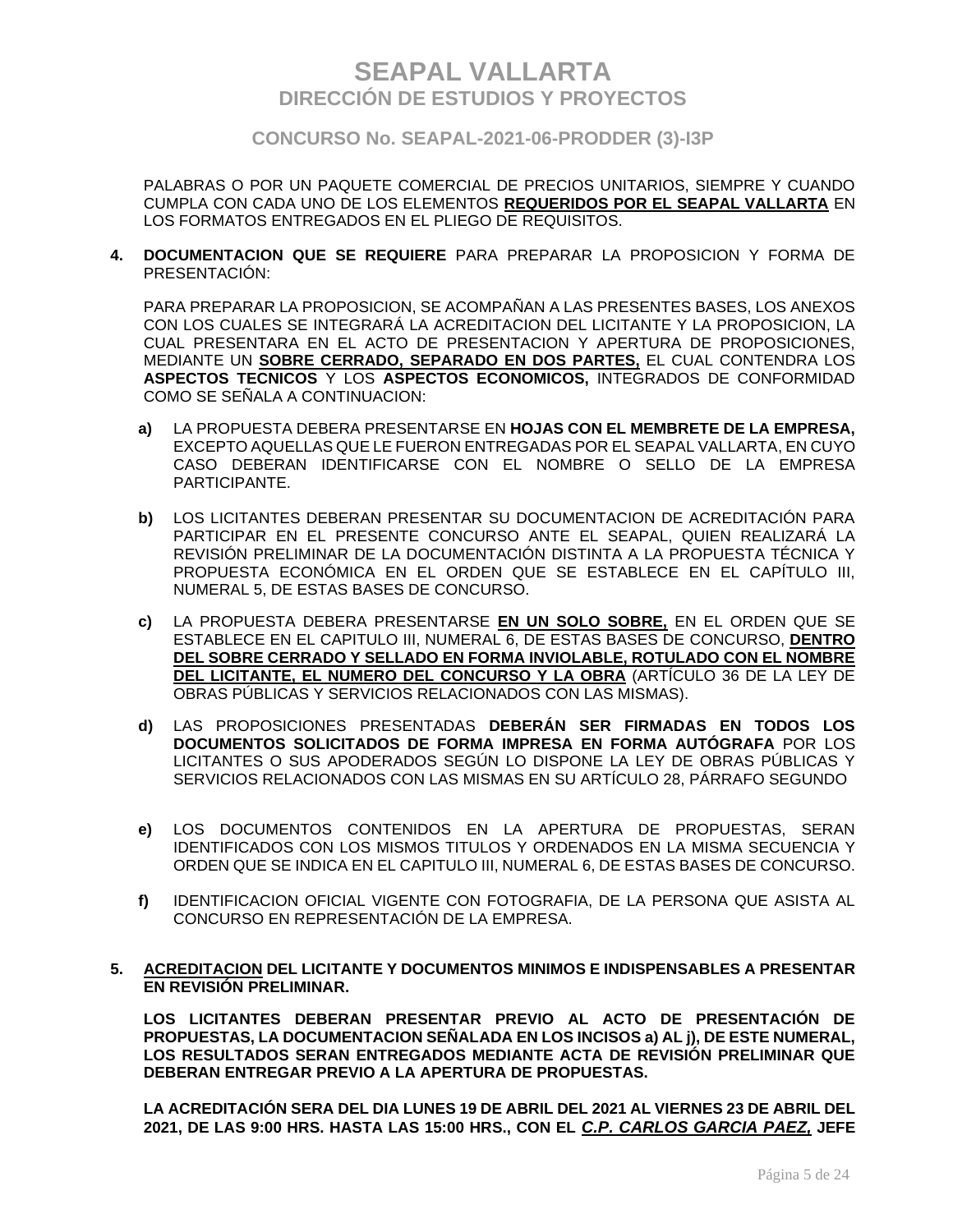### **CONCURSO No. SEAPAL-2021-06-PRODDER (3)-I3P**

#### **DE SECCIÓN ADSCRITO A LA DIRECCIÓN DE ESTUDIOS Y PROYECTOS. LA ACREDITACIÓN DEL LICITANTE SERÁ MEDIANTE LA ENTREGA EN ORIGINAL Y COPIA DE LOS SIGUIENTES DOCUMENTOS:**

- **a).-** SOLICITUD POR ESCRITO DONDE EXPRESEN SU INTERES EN PARTICIPAR EN EL CONCURSO, INDICANDO EL NÚMERO Y DESCRIPCIÓN DE ESTA, **ACOMPAÑADA DE LA EXPRESION DE INTERES EXPEDIDA POR COMPRANET** (DOCUMENTO RP-1).
- **b).-** SI SE TRATA DE PERSONA MORAL, DEBERA PRESENTAR TESTIMONIO DEL ACTA CONSTITUTIVA Y MODIFICACIONES, EN SU CASO, SEGÚN SU NATURALEZA JURÍDICA, SI SE TRATA DE PERSONA FISICA DEBERA PRESENTAR COPIA CERTIFICADA DEL ACTA DE NACIMIENTO DEBIENDO SER DE NACIONALIDAD MEXICANA, (DOCUMENTO RP-2).
- **c).-** DOCUMENTACIÓN QUE COMPRUEBE SU CAPITAL CONTABLE, POR UN MONTO MÍNIMO DE \$ 250,000.00 (DOSCIENTOS CINCUENTA MIL PESOS 00/100 M.N.), CON BASE EN EL ÚLTIMO ESTADO FINANCIERO AUDITADO O CON LA ÚLTIMA DECLARACIÓN FISCAL QUE DEBIÓ PRESENTAR, DEBIENDO ANEXAR COPIA DE LA CÉDULA PROFESIONAL DEL AUDITOR, ASÍ COMO COPIA DE SU REGISTRO EN LA S.H.C.P., Y EL BALANCE LO DEBERÁ PRESENTAR EN PAPEL MEMBRETADO DEL AUDITOR, (DOCUMENTO RP-3).
- **d).-** DECLARACIÓN ESCRITA Y BAJO PROTESTA DE DECIR VERDAD, DE NO ENCONTRARSE EN NINGUNO DE LOS SUPUESTOS DEL ARTÍCULO 51 Y 78, DE LA LEY DE OBRAS PÚBLICAS Y SERVICIOS RELACIONADOS CON LAS MISMAS, (DOCUMENTO RP-4).
- **e).-** MANIFESTACION BAJO PROTESTA DE DECIR VERDAD EN PAPEL MEMBRETADO DE LA EMPRESA QUE NO CUENTAN CON AFECTACIÓN DE GARANTIAS POR VICIOS OCULTOS O DE MALA CALIDAD DE LOS TRABAJOS. ESTE DOCUMENTO SE SANCIONARÁ EN SU CASO, EN TERMINOS DEL ARTICULO 69, FRACCION III, DEL REGLAMENTO DE LA LEY DE OBRAS PUBLICAS Y SERVICIOS RELACIONADOS CON LAS MISMAS, (DOCUMENTO RP-5)
- **f).-** LA EXPERIENCIA TÉCNICA, QUE DEBERÁN ACREDITAR MEDIANTE COPIAS DE CONTRATOS DE OBRAS SIMILARES OBJETO DE ESTE CONCURSO ADJUDICADOS A LA EMPRESA O DE LOS TÉCNICOS QUE FORMAN PARTE DE LA MISMA, DEBIENDO CONTENER LOS DATOS INDISPENSABLES PARA, EN CASO DE SER NECESARIO VERIFICAR DICHOS DATOS DE LOS MISMOS, LAS CUALES DEBERÁN ANEXARSE, (DOCUMENTO RP-6).
- **g).-** ESCRITO DE INVITACIÓN DEL CONCURSO DEL PRESENTE CONCURSO QUE OTORGA EL SEAPAL VALLARTA, (DOCUMENTO RP-7).
- **h).-** REPORTE VIGENTE DE CREDITO EMITIDO POR EL BURO DE CREDITO, AL CUAL SE LE VERIFICARA NO CONTENGA ANOTACIONES PREVENTIVAS, MUESTREN EXPERIENCIAS CREDITICIAS DUDOSAS O NEGATIVAS, QUE IMPLIQUEN ATRASOS EN SUS OBLIGACIONES CREDITICIAS POR MAS DE 30 DIAS O INCUMPLIMIENTOS, AMBOS DE CUALQUIER MONTO (DOCUMENTO RP-8).
- **i).** SOLICITUD ACTUALIZADA **(CON UNA ANTIGÜEDAD NO MAYOR A 30 DIAS A LA FECHA DE FIRMA DEL CONTRATO)** DE OPINIÓN SOBRE EL CUMPLIMIENTO DE OBLIGACIONES FISCALES EMITIDO POR EL SAT, DONDE SE COMPRUEBE QUE EL PARTICIPANTE SE ENCUENTRA AL CORRIENTE DE SUS OBLIGACIONES (DOCUMENTO RP-9).
- **j).** SOLICITUD ACTUALIZADA (**CON UNA ANTIGÜEDAD NO MAYOR A 30 DIAS**) DE OPINIÓN SOBRE EL CUMPLIMIENTO DE OBLIGACIONES FISCALES EN MATERIA DE SEGURIDAD SOCIAL EMITIDO POR EL IMSS, DONDE SE COMPRUEBE QUE EL PARTICIPANTE SE ENCUENTRA AL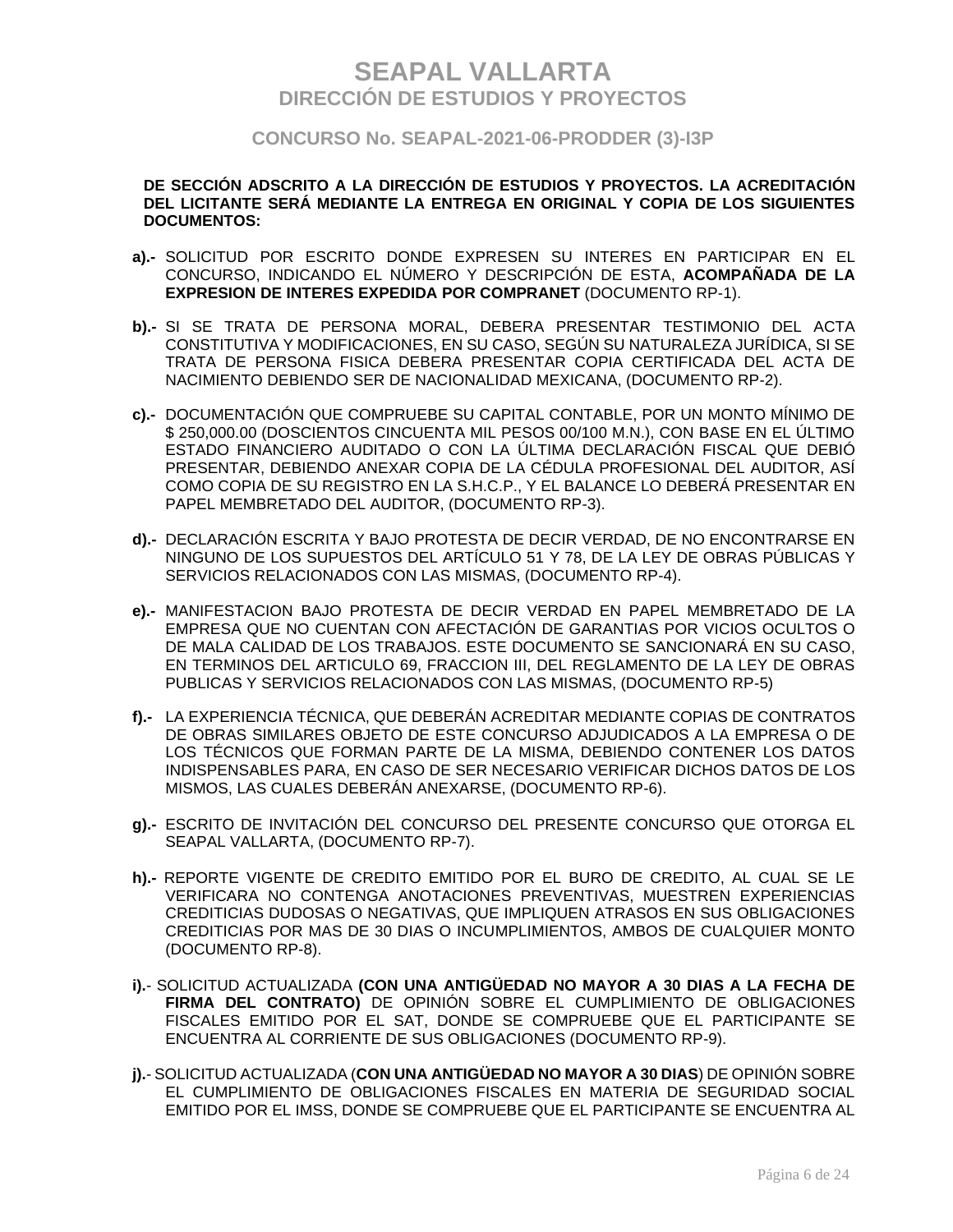**CONCURSO No. SEAPAL-2021-06-PRODDER (3)-I3P**

CORRIENTE DE SUS OBLIGACIONES FISCALES EN MATERIA DE SEGURIDAD SOCIAL (DOCUMENTO RP-10).

- **6. ELABORACION DE LA PROPUESTA, LOS LICITANTES DEBERAN ENTREGAR EN UN MISMO SOBRE O PAQUETE Y EN EL ORDEN MENCIONADO LA INFORMACIÓN QUE A CONTINUACIÓN SE SEÑALA:**
- **I ) PROPOSICION TÉCNICA ( PT ), PARTE No. 1**

 $\overline{\phantom{a}}$ 

**LA PROPOSICION TÉCNICA, DEBERÁ CONTENER LOS SIGUIENTES DOCUMENTOS EN ORIGINAL:**

| <b>PT-1</b> | MEMORIA USB CON TODOS LOS DOCUMENTOS DE LAS PROPOSICIONES TÉCNICA,<br>EN CARPETA INDIVIDUAL INCLUYENDO SUS DOCUMENTOS, TAL COMO SE INDICAN<br>EN LO PARTICULAR, LA MEMORIA DEBERÁ SER ANEXADA A UN SOBRE, EL CUAL<br>SERÁ IDENTIFICADO CON EL NOMBRE DEL PARTICIPANTE, EL NÚMERO DEL<br>CONCURSO, LA DESCRIPCIÓN DE LOS TRABAJOS Y LA FIRMA DEL REPRESENTANTE<br>LEGAL.<br>DOCUMENTOS EN FORMATO PDF: PT-2, PT-3, PT-4, PT-5, PT-6, PT-7, PT-8, PT-9, PT-<br>10, PT-11, PT-12, PT-13, PT-14; DOCUMENTOS EN FORMATO EXCEL: PT-6                                                                                                                                                                                                                                                                                                                                                                                                                                                      |
|-------------|-------------------------------------------------------------------------------------------------------------------------------------------------------------------------------------------------------------------------------------------------------------------------------------------------------------------------------------------------------------------------------------------------------------------------------------------------------------------------------------------------------------------------------------------------------------------------------------------------------------------------------------------------------------------------------------------------------------------------------------------------------------------------------------------------------------------------------------------------------------------------------------------------------------------------------------------------------------------------------------|
| $PT-2$      | <b>ESCRITO CON LAS MANIFESTACIONES DEL PARTICIPANTE, TRANSCRIBIENDO LO</b><br>SOLICITADO EN EL FORMATO ENTREGADO EN LOS ANEXOS A ESTAS BASES.<br>(Presentarlo de manera impresa, con la firma autógrafa del representante legal; y<br>archivo digital en formato PDF).                                                                                                                                                                                                                                                                                                                                                                                                                                                                                                                                                                                                                                                                                                              |
| <b>PT-3</b> | DESCRIPCIÓN DE LA PLANEACIÓN INTEGRAL DEL LICITANTE PARA REALIZAR LOS<br>TRABAJOS, INCLUYENDO LA DESCRIPCIÓN A DETALLE DE LA TECNOLOGÍA A<br>UTILIZAR Y SU PROCEDIMIENTO CONSTRUCTIVO DE EJECUCIÓN DE LOS TRABAJOS.<br>SE DEBERÁN ANEXAR LAS ESPECIFICACIONES PROPORCIONADAS POR SEAPAL<br>DEBIDAMENTE FIRMADAS POR EL REPRESENTANTE LEGAL ASÍ COMO LAS<br><b>ESPECIFICACIONES TÉCNICAS PARTICULARES DE LOS MATERIALES A UTILIZAR,</b><br>FOLLETOS DESCRIPTIVOS, TRÍPTICOS Y EN GENERAL TODA LA INFORMACIÓN<br>RELATIVA DE LOS SUMINISTROS, CLAROS Y DETALLADOS, ASI COMO CARTA<br>GARANTÍA DEL PRODUCTO Y CARTA SOLIDARIA DEL FABRICANTE DONDE SE<br>MENCIONE QUE SE COMPROMETE A ENTREGAR LOS MATERIALES EN TIEMPO Y<br>FORMA, TODA VEZ QUE DICHA INFORMACIÓN SERÁ FUNDAMENTAL EN LA TOMA DE<br>DECISIONES PARA LA DESIGNACIÓN DE LA PROPUESTA GANADORA.<br>(Presentarlo de manera impresa, con la firma autógrafa del representante legal; y<br>archivo digital en formato PDF). |
| <b>PT-4</b> | COPIA DE LA MINUTA DE LA JUNTA ACLARATORIA, FIRMADA EN SEÑAL DE<br>CONOCIMIENTO Y ACEPTACIÓN DE LOS ACUERDOS AHÍ TOMADOS. DEBERÁ SER<br>FIRMA COMPLETA EN ORIGINAL; O MANIFESTACIÓN ESCRITA DE CONOCER EL ACTA<br>DE LA JUNTA DE ACLARACIONES, EN SU CONTENIDO Y ALCANCES Y ESTAR<br>CONFORME CON TODAS LAS PARTICULARIDADES Y ACUERDOS QUE SE TOMARON<br>Y QUE HAN SIDO CONSIDERADOS EN LA ELABORACIÓN DE LA PROPUESTA (EN<br>PAPEL MEMBRETADO DE LA EMPRESA).                                                                                                                                                                                                                                                                                                                                                                                                                                                                                                                     |

 $\overline{\phantom{0}}$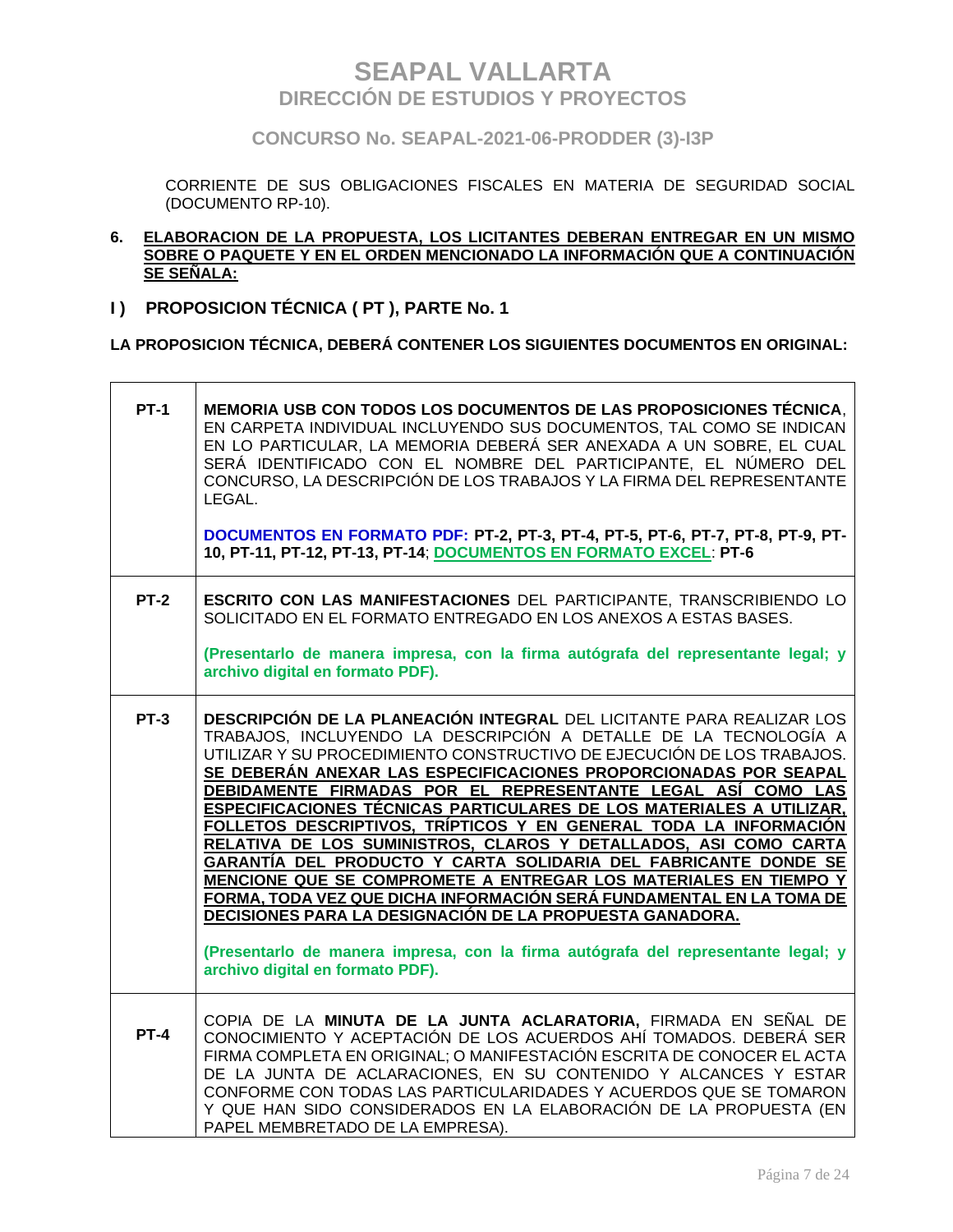### **CONCURSO No. SEAPAL-2021-06-PRODDER (3)-I3P**

|              | (Presentarlo en archivo digital en PDF).                                                                                                                                                                                                                                                                                                                                                                                                                                                                       |
|--------------|----------------------------------------------------------------------------------------------------------------------------------------------------------------------------------------------------------------------------------------------------------------------------------------------------------------------------------------------------------------------------------------------------------------------------------------------------------------------------------------------------------------|
| <b>PT-5</b>  | COPIA DEL ACTA DE LA VISITA AL LUGAR DE LA OBRA EN DONDE CONSTE LA<br>ASISTENCIA DEL CONTRATISTA.                                                                                                                                                                                                                                                                                                                                                                                                              |
|              | ES EL DOCUMENTO QUE SE ENTREGA EL DÍA DE LA VISITA DE OBRA FIRMADO POR<br>EL REPRESENTANTE DESIGNADO POR EL SEAPAL VALLARTA; O CARTA DONDE<br>MANIFIESTE HABER VISITADO Y EXAMINADO CON DETENIMIENTO EL SITIO DONDE<br>SE REALIZARAN LAS OBRAS Y OBSERVADO LAS PECULIARIDADES DEL TERRENO Y<br>SUS CONDICIONES AMBIENTALES Y PREVER LAS POSIBLES CONTINGENCIAS QUE<br>LLEGAREN A PRESENTARSE EN EL DESARROLLO DE LAS OBRAS (EN PAPEL<br>MEMBRETADO DE LA EMPRESA).<br>(Presentarlo en archivo digital en PDF). |
| <b>PT-6</b>  | PROGRAMA CALENDARIZADO DE EJECUCIÓN GENERAL DE LOS TRABAJOS EN<br>DIAGRAMA DE BARRAS, DIVIDIDO EN PARTIDAS, EN PERIODOS SEMANALES,<br>INDICANDO LAS FECHAS DE INICIO Y TÉRMINO.<br>(Presentarlo de manera impresa, con la firma autógrafa del representante legal; y<br>archivo digital en formatos Excel y PDF).                                                                                                                                                                                              |
| <b>PT-7</b>  | PROGRAMA CUANTIFICADO Y CALENDARIZADO, DIVIDIDO EN CATEGORÍAS DE<br>UTILIZACIÓN SEMANAL DE LA MANO DE OBRA, EXPRESADAS EN JORNADAS.<br>(Presentarlo en archivo digital en PDF).                                                                                                                                                                                                                                                                                                                                |
| <b>PT-8</b>  | PROGRAMA CUANTIFICADO Y CALENDARIZADO, DIVIDIDO POR TIPO DE MAQUINARIA<br>Y DE UTILIZACIÓN SEMANAL DE LA MAQUINARIA Y EQUIPO DE CONSTRUCCIÓN,<br>EXPRESADOS EN HORAS EFECTIVAS DE TRABAJO, IDENTIFICANDO SU TIPO Y<br>CARACTERÍSTICAS.<br>(Presentarlo en archivo digital en PDF).                                                                                                                                                                                                                             |
| <b>PT-9</b>  | PROGRAMA CALENDARIZADO EN DIAGRAMA DE BARRAS, DIVIDIDO EN PARTIDAS DE<br>SUMINISTRO O UTILIZACIÓN SEMANAL DE TODOS LOS MATERIALES.<br>(Presentarlo en archivo digital en PDF).                                                                                                                                                                                                                                                                                                                                 |
| <b>PT-10</b> | PROGRAMA CUANTIFICADO Y CALENDARIZADO, DIVIDIDO EN CATEGORÍAS DE<br>UTILIZACIÓN SEMANAL DEL PERSONAL PROFESIONAL TÉCNICO, ADMINISTRATIVO<br>Y DE SERVICIO, ENCARGADO DE LA DIRECCIÓN, SUPERVISIÓN Y ADMINISTRACIÓN<br>DE LOS TRABAJOS.<br>(Presentarlo en archivo digital en PDF).                                                                                                                                                                                                                             |
| <b>PT-11</b> | <b>CIRCULARES ACLARATORIAS EN CASO DE QUE LAS HUBIERA.</b><br>(Presentarlo en archivo digital en PDF).                                                                                                                                                                                                                                                                                                                                                                                                         |
| <b>PT-12</b> | OPINIÓN DEL CUMPLIMIENTO DE LAS OBLIGACIONES FISCALES EN SENTIDO<br>POSITIVO, MISMO QUE ES EMITIDO POR EL SERVICIO DE ADMINISTRACIÓN<br>TRIBUTARIA (SAT), LO ANTERIOR PARA DAR CUMPLIMIENTO A LO DISPUESTO EN EL<br>ARTICULO 32-D DEL CÓDIGO FISCAL DE LA FEDERACIÓN, MANIFESTACIÓN ESCRITA                                                                                                                                                                                                                    |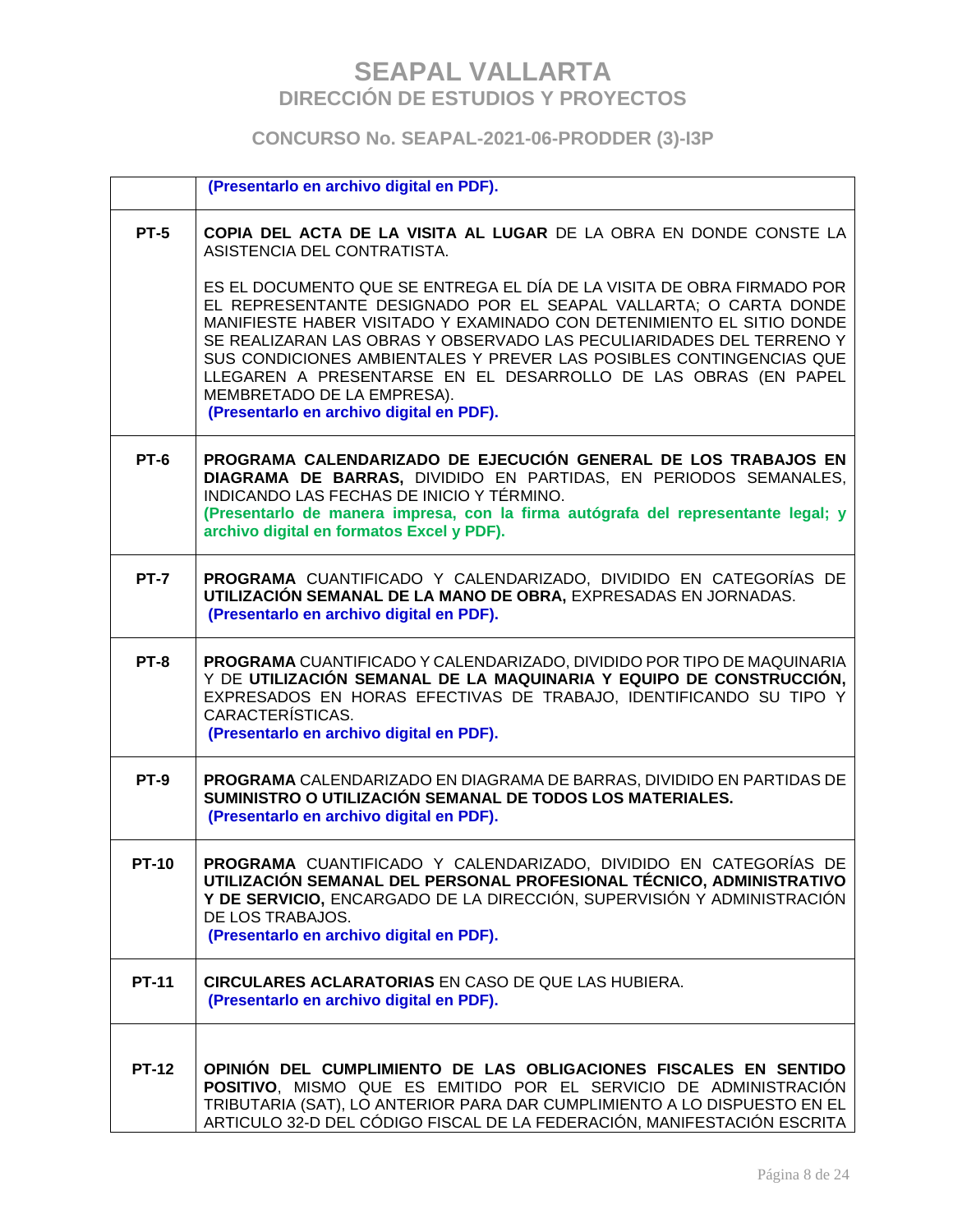### **CONCURSO No. SEAPAL-2021-06-PRODDER (3)-I3P**

|              | Y BAJO PROTESTA DE DECIR VERDAD QUE LA OPINIÓN DE CUMPLIMIENTO DE<br>OBLIGACIONES FISCALES, ES FIDEDIGNA EN CUANTO A SU CONTENIDO Y EN LO QUE<br>EN ELLA SE REFLEJA Y LA MISMA NO HA SIDO ALTERADA O MODIFICADA EN<br>NINGUNA DE SUS PARTES.<br>(Presentarlo de manera impresa, con la firma autógrafa del representante legal; y<br>archivo digital en formato PDF).                                                                                                                                                                                                                                                                                                                                                                                 |
|--------------|-------------------------------------------------------------------------------------------------------------------------------------------------------------------------------------------------------------------------------------------------------------------------------------------------------------------------------------------------------------------------------------------------------------------------------------------------------------------------------------------------------------------------------------------------------------------------------------------------------------------------------------------------------------------------------------------------------------------------------------------------------|
|              | TRATÁNDOSE DE LAS PROPUESTAS CONJUNTAS LAS PERSONAS DEBERÁN<br>PRESENTAR LA "OPINIÓN DEL CUMPLIMIENTO DE LAS OBLIGACIONES FISCALES EN<br>SENTIDO POSITIVO" A QUE SE HACE REFERENCIA EN EL PÁRRAFO ANTERIOR, POR<br>CADA UNA DE LAS OBLIGADAS EN DICHA PROPUESTA.                                                                                                                                                                                                                                                                                                                                                                                                                                                                                      |
|              | SI EL SISTEMA DE AGUA POTABLE, DRENAJE Y ALCANTARILLADO DE PUERTO<br>VALLARTA, JALISCO (SEAPAL-VALLARTA), PREVIO A LA FORMALIZACIÓN DEL<br>CONTRATO, RECIBE DEL SAT LA "OPINIÓN DEL CUMPLIMIENTO DE LAS<br>OBLIGACIONES FISCALES" DE LA SOLICITUD EN EL QUE SE EMITA UNA OPINIÓN EN<br>SENTIDO NEGATIVO SOBRE LAS OBLIGACIONES FISCALES DE LA PERSONA FÍSICA<br>O JURÍDICA QUE RESULTÓ ADJUDICADA, DEBERÁ DE ABSTENERSE DE FORMALIZAR<br>Y PROCEDERÁ A REMITIR A LA SECRETARÍA DE LA FUNCIÓN PÚBLICA LA<br>DOCUMENTACIÓN DE LOS HECHOS PRESUMIBLEMENTE CONSTITUTIVOS DE<br>INFRACCIÓN POR LA FALTA DE FORMALIZACIÓN DEL CONTRATO, POR CAUSAS<br>IMPUTABLES AL ADJUDICADO.                                                                             |
| <b>PT-13</b> | OPINIÓN DEL CUMPLIMIENTO DE LAS CUMPLIMIENTO DE OBLIGACIONES FISCALES<br>EN MATERIA DE SEGURIDAD SOCIAL EN SENTIDO POSITIVO, MISMO QUE ES EMITIDO<br>POR EL INSTITUTO MEXICANO DEL SEGURO SOCIAL (IMSS), LO ANTERIOR PARA DAR<br>CUMPLIMIENTO A LO DISPUESTO EN EL ARTICULO 32-D DEL CÓDIGO FISCAL DE LA<br>FEDERACIÓN, MANIFESTACIÓN ESCRITA Y BAJO PROTESTA DE DECIR VERDAD QUE<br>LA OPINIÓN DE CUMPLIMIENTO DE OBLIGACIONES FISCALES EN MATERIA DE<br>SEGURIDAD SOCIAL, ES FIDEDIGNA EN CUANTO A SU CONTENIDO Y EN LO QUE EN<br>ELLA SE REFLEJA Y LA MISMA NO HA SIDO ALTERADA O MODIFICADA EN NINGUNA<br>DE SUS PARTES.<br>(Presentarlo de manera impresa, con la firma autógrafa del representante legal; y<br>archivo digital en formato PDF). |
|              | TRATÁNDOSE DE LAS PROPUESTAS CONJUNTAS LAS PERSONAS DEBERÁN<br>PRESENTAR LA "OPINIÓN DEL CUMPLIMIENTO DE LAS OBLIGACIONES FISCALES EN<br>MATERIA DE SEGURIDAD SOCIAL EN SENTIDO POSITIVO" A QUE SE HACE<br>REFERENCIA EN EL PÁRRAFO ANTERIOR, POR CADA UNA DE LAS OBLIGADAS EN<br>DICHA PROPUESTA.                                                                                                                                                                                                                                                                                                                                                                                                                                                    |
|              | SI EL SISTEMA DE AGUA POTABLE, DRENAJE Y ALCANTARILLADO DE PUERTO<br>VALLARTA, JALISCO (SEAPAL-VALLARTA), PREVIO A LA FORMALIZACIÓN DEL<br>CONTRATO, RECIBE DEL IMSS LA "OPINIÓN DEL CUMPLIMIENTO DE LAS<br>OBLIGACIONES FISCALES MATERIA DE SEGURIDAD SOCIAL" DE LA SOLICITUD EN EL<br>QUE SE EMITA UNA OPINIÓN EN SENTIDO NEGATIVO SOBRE LAS OBLIGACIONES<br>FISCALES EN MATERIA DE SEGURIDAD SOCIAL DE LA PERSONA FÍSICA O JURÍDICA<br>QUE RESULTÓ ADJUDICADA, DEBERÁ DE ABSTENERSE DE FORMALIZAR Y<br>PROCEDERÁ A REMITIR A LA SECRETARÍA DE LA FUNCIÓN PÚBLICA LA<br>DOCUMENTACIÓN DE LOS HECHOS PRESUMIBLEMENTE CONSTITUTIVOS DE<br>INFRACCIÓN POR LA FALTA DE FORMALIZACIÓN DEL CONTRATO, POR CAUSAS<br>IMPUTABLES AL ADJUDICADO.              |
| <b>PT-14</b> |                                                                                                                                                                                                                                                                                                                                                                                                                                                                                                                                                                                                                                                                                                                                                       |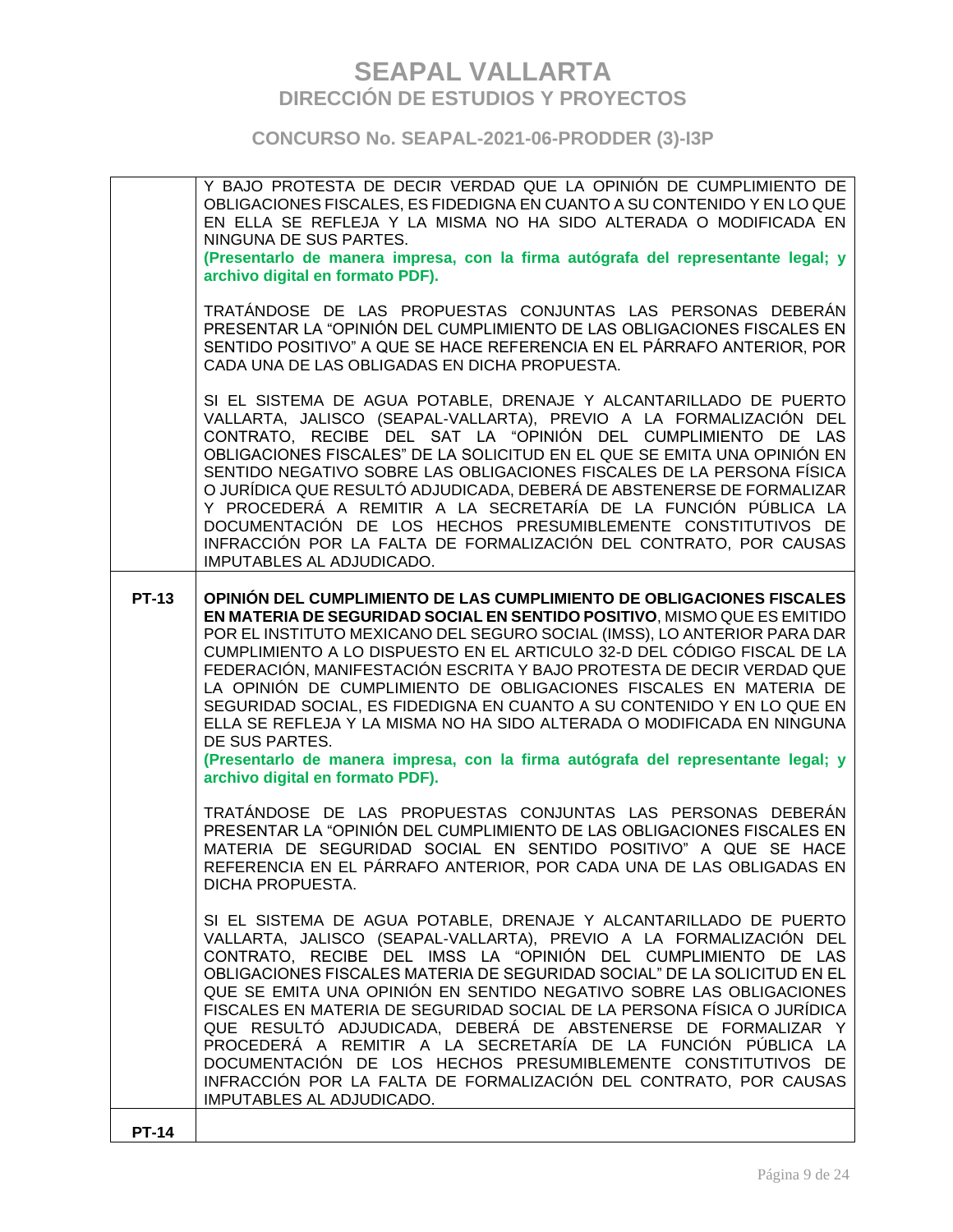### **CONCURSO No. SEAPAL-2021-06-PRODDER (3)-I3P**

**BASES DE CONCURSO COMPLETAS (BASES DE CONCURSO, DOCUMENTOS, FORMATOS, MODELO DE CONTRATO Y ESPECIFICACIONES TÉCNICAS),**  DEBIDAMENTE FIRMADAS POR EL REPRESENTANTE LEGAL DE LA EMPRESA. **(Presentarlo en archivo digital en PDF).**

### **B) PROPOSICIÓN ECONÓMICA ( PE ), SOBRE Nº 2.**

LA PROPOSICIÓN ECONÓMICA, DEBERÁ CONTENER LOS SIGUIENTES DOCUMENTOS EN ORIGINAL:

| <b>PE-1</b> | MEMORIA USB CON TODOS LOS DOCUMENTOS DE LA PROPOSICIÓN ECONÓMICA<br>CARPETA INDIVIDUAL INCLUYENDO SUS DOCUMENTOS, TAL COMO SE INDICAN EN<br>LO PARTICULAR; LA MEMORIA DEBERÁ SER ANEXADA A UN SOBRE, EL CUAL SERÁ<br>IDENTIFICADO CON EL NOMBRE DEL PARTICIPANTE, EL NÚMERO DEL CONCURSO,<br>LA DESCRIPCIÓN DE LOS TRABAJOS Y LA FIRMA DEL REPRESENTANTE LEGAL.<br>CATÁLOGO DE CONCEPTOS (PE 2) CON PRECIOS UNITARIOS CON NÚMERO Y LETRA<br>E IMPORTES TOTALES; DOCUMENTOS EN FORMATO PDF: PE-2, PE-3, PE-4, PE-5, PE-<br>6, PE-7, PE-8, PE-9, PE-10, PE-11, PE-12, PE-13 PE-14, PE-15 Y PE-16; DOCUMENTOS<br>EN FORMATO EXCEL: CATÁLOGO DE CONCEPTOS (PE-6) CON PRECIOS UNITARIOS<br>CON NÚMERO Y LETRA E IMPORTES TOTALES, PROGRAMA DE EROGACIONES DE LA<br>EJECUCIÓN GENERAL DE LOS TRABAJOS (PE-12) |
|-------------|---------------------------------------------------------------------------------------------------------------------------------------------------------------------------------------------------------------------------------------------------------------------------------------------------------------------------------------------------------------------------------------------------------------------------------------------------------------------------------------------------------------------------------------------------------------------------------------------------------------------------------------------------------------------------------------------------------------------------------------------------------------------------------------------------------|
| <b>PE-2</b> | CARTA COMPROMISO ELABORADA EN PAPEL MEMBRETADO DE LA EMPRESA.<br>TRANSCRIBIENDO Y COMPLETANDO LOS DATOS PROPORCIONADOS EN EL<br>FORMATO ENTREGADO.<br>ADICIONALMENTE SE DEBERÁ ENTREGAR MANIFESTACIÓN DE REPRESENTANTE<br>TÉCNICO EN LA OBRA AL SERVICIO DEL CONCURSANTE, ANEXANDO EL<br>CURRICULUM, LA MANIFESTACIÓN DE CONTAR CON FIRMA ELECTRÓNICA (SAT) Y<br>SU CÉDULA PROFESIONAL.<br>(Presentarlo de manera impresa, con la firma autógrafa del representante legal; y<br>archivo digital en formato PDF).                                                                                                                                                                                                                                                                                        |
| <b>PE-3</b> | TABULADOR DE SALARIOS BASE DE MANO DE OBRA, POR JORNADA DIURNA DE<br>OCHO HORAS E INTEGRACIÓN DE LOS SALARIOS. ASÍ COMO EL ANÁLISIS DEL<br>FACTOR PARA OBTENER EL SALARIO REAL DE CADA UNA DE LAS CATEGORÍAS DE<br>MANO DE OBRA, DETERMINADO DE ACUERDO A LOS CRITERIOS ESTABLECIDOS EN<br>EL CAPITULO SEXTO, SECCIÓN II DEL REGLAMENTO DE LA LEY DE OBRAS PÚBLICAS<br>Y SERVICIOS RELACIONADOS CON LAS MISMAS.<br>(Presentarlo en archivo digital en PDF).                                                                                                                                                                                                                                                                                                                                             |
| <b>PE-4</b> | ANÁLISIS DE LOS CONCEPTOS BÁSICOS QUE SE INTEGRAN A LOS ANÁLISIS DE<br>CONCEPTOS, TARJETAS DE ANÁLISIS DE LOS CONCEPTOS BÁSICOS INTEGRANDO<br>LA DESCRIPCIÓN DEL CONCEPTO ANALIZADO, SU UNIDAD, LOS MATERIALES QUE LO<br>INTEGRAN CON SU VOLUMEN CONSIDERADO, MANO DE OBRA Y EQUIPO CON SUS<br>RENDIMIENTOS RESPECTIVOS, DEBERÁ INTEGRARSE EL COSTO Y EL IMPORTE DEL<br>CONCEPTO O DE LOS INSUMOS QUE LO INTEGRAN.<br>EN ESTE DOCUMENTO PE-4, DEBERÁN PRESENTARSE EL 100% DE LOS ANÁLISIS<br>DE COSTOS BÁSICOS.                                                                                                                                                                                                                                                                                         |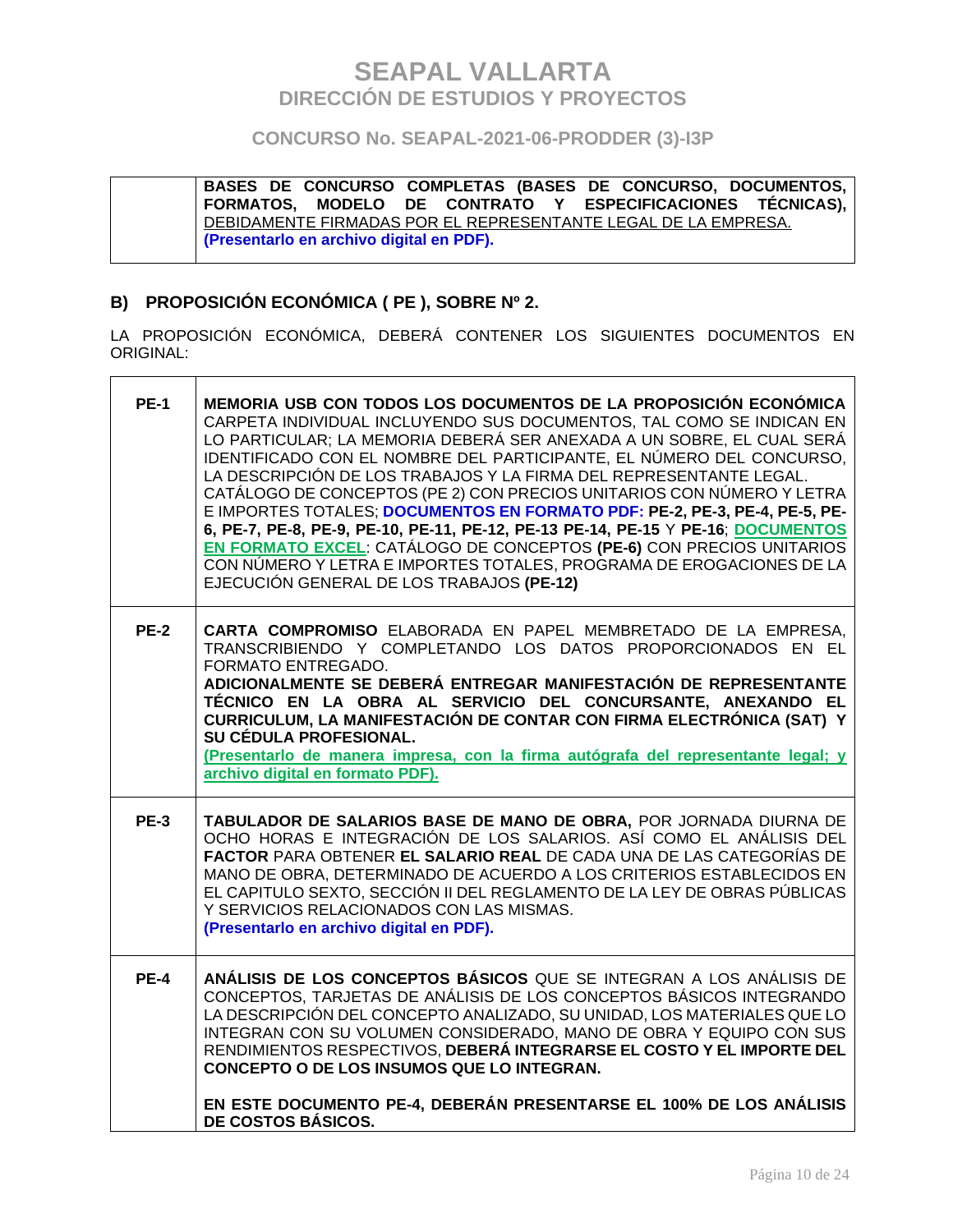### **CONCURSO No. SEAPAL-2021-06-PRODDER (3)-I3P**

|             | (Presentarlo en archivo digital en PDF).                                                                                                                                                                                                                                                                                                                                                                                                                                                                                                                                                                                                                                                                                                                                                                                                                                                                                                                                                                                                                                                                                                                                                                                                                                                                                                                                                                                                                                                                                                                                                                                                                                                                                                            |
|-------------|-----------------------------------------------------------------------------------------------------------------------------------------------------------------------------------------------------------------------------------------------------------------------------------------------------------------------------------------------------------------------------------------------------------------------------------------------------------------------------------------------------------------------------------------------------------------------------------------------------------------------------------------------------------------------------------------------------------------------------------------------------------------------------------------------------------------------------------------------------------------------------------------------------------------------------------------------------------------------------------------------------------------------------------------------------------------------------------------------------------------------------------------------------------------------------------------------------------------------------------------------------------------------------------------------------------------------------------------------------------------------------------------------------------------------------------------------------------------------------------------------------------------------------------------------------------------------------------------------------------------------------------------------------------------------------------------------------------------------------------------------------|
| <b>PE-5</b> | ANÁLISIS DE CONCEPTOS, TARJETAS DE ANÁLISIS INTEGRANDO LA DESCRIPCIÓN<br>DEL CONCEPTO ANALIZADO, SU UNIDAD, LOS MATERIALES QUE LO INTEGRAN CON<br>SU VOLUMEN CONSIDERADO, MANO DE OBRA Y EQUIPO CON SUS RENDIMIENTOS<br>RESPECTIVOS, DETERMINADOS Y ESTRUCTURADOS DE ACUERDO CON LO<br>PREVISTO EN EL REGLAMENTO. DEBERÁN INTEGRARSE EL COSTO Y EL IMPORTE<br>DEL CONCEPTO O DE LOS INSUMOS QUE LO INTEGRAN. DEBERÁN CONSIDERARSE<br>EL COSTO DIRECTO, EL COSTO INDIRECTO, EL COSTO DE FINANCIAMIENTO, EL<br>CARGO POR UTILIDAD Y UN CARGO ADICIONAL DEL 5 AL MILLAR (*) SOBRE EL<br>IMPORTE DE CADA PRECIO UNITARIO, SEGÚN SE INDICA EN EL FORMATO<br>PROPORCIONADO POR LA DEPENDENCIA, POR EL SERVICIO DE VIGILANCIA,<br>INSPECCIÓN Y CONTROL DE LA SEFUPU (SECRETARIA DE LA FUNCIÓN PUBLICA).<br>DEBERÁN VENIR ORDENADOS CONFORME AL CATALOGO DE CONCEPTOS.<br>NO DEBERÁ PRESENTARSE CON TACHADURAS O ENMENDADURAS.<br>EN ESTE DOCUMENTO PE-5 DEBERÁN PRESENTARSE EL 100% DE LOS ANÁLISIS DE<br>LOS CONCEPTOS CONTENIDOS EN EL CATALOGO DE CONCEPTOS PE-6.<br>(*) EL LICITANTE DEBERÁ CONSIDERAR EN SU PROPUESTA QUE, AL EFECTUAR LOS<br>PAGOS DE LAS ESTIMACIONES QUE SE FORMULEN A LOS TRABAJOS EJECUTADOS,<br>LA CONTRALORÍA DEL ESTADO DE JALISCO, A TRAVÉS DEL SEAPAL VALLARTA, LE<br>RETENGA EL CINCO AL MILLAR POR CONCEPTO DE SERVICIOS DE VIGILANCIA,<br>INSPECCIÓN Y CONTROL DE LA SECRETARIA DE LA FUNCIÓN PUBLICA, POR LO QUE<br>DEBERÁ CONSIDERARSE COMO CARGO ADICIONAL EN LA ELABORACIÓN DE LAS<br>TARJETAS DE PRECIOS UNITARIOS DEL CONCURSO, MISMO QUE SERÁ REFLEJADO<br>EN CADA UNO DE LOS ANÁLISIS DE PRECIOS CON UN PORCENTAJE DE CERO<br>PUNTO CINCUENTA VEINTICINCO. (0.5025).<br>(Presentarlo en archivo digital en PDF). |
| <b>PE-6</b> | CATALOGO DE CONCEPTOS, UNIDADES DE MEDICIÓN, CANTIDADES DE TRABAJO,<br>PRECIOS UNITARIOS PROPUESTOS E IMPORTES PARCIALES Y EL TOTAL DE LA<br>PROPOSICIÓN. EN ESTE DOCUMENTO LOS PRECIOS UNITARIOS ASENTADOS NO<br>DEBERÁN INCLUIR EL IVA. EL IVA DEBERÁ AGREGARSE AL TOTAL DE LA PROPUESTA<br>Y DEBERÁ COINCIDIR CON EL IMPORTE MANIFESTADO EN EL DOCUMENTO PE-2<br>"CARTA COMPROMISO".<br>(Presentarlo de manera impresa, con la firma autógrafa del representante legal; y<br>archivo digital en formatos Excel y PDF).<br>LOS IMPORTES DE LOS PRECIOS UNITARIOS DEBERÁN SER ANOTADOS CON<br>NÚMERO Y LETRA.<br>PARA EL LLENADO E IMPRESIÓN DE ESTE CATALOGO, SEAPAL VALLARTA<br>ENTREGARA EL CATALOGO DE CONCEPTOS DE MANERA DIGITAL EN LA PAGINA DE<br><b>COMPRANET.</b><br>EL CATALOGO DE CONCEPTOS SERÁ EL QUE RESULTE DE LA IMPRESIÓN DEL<br>FORMATO PROPORCIONADO POR EL SEAPAL VALLARTA.                                                                                                                                                                                                                                                                                                                                                                                                                                                                                                                                                                                                                                                                                                                                                                                                                                                   |
| <b>PE-7</b> | <b>EXPLOSIÓN GLOBAL DE INSUMOS DE TODOS LOS CONCEPTOS CON SUS</b><br>VOLÚMENES TOTALES Y COSTOS CONSIDERADOS PUESTOS EN EL SITIO DE LOS<br>TRABAJOS (MATERIALES, MANO DE OBRA, MAQUINARIA Y HERRAMIENTA                                                                                                                                                                                                                                                                                                                                                                                                                                                                                                                                                                                                                                                                                                                                                                                                                                                                                                                                                                                                                                                                                                                                                                                                                                                                                                                                                                                                                                                                                                                                             |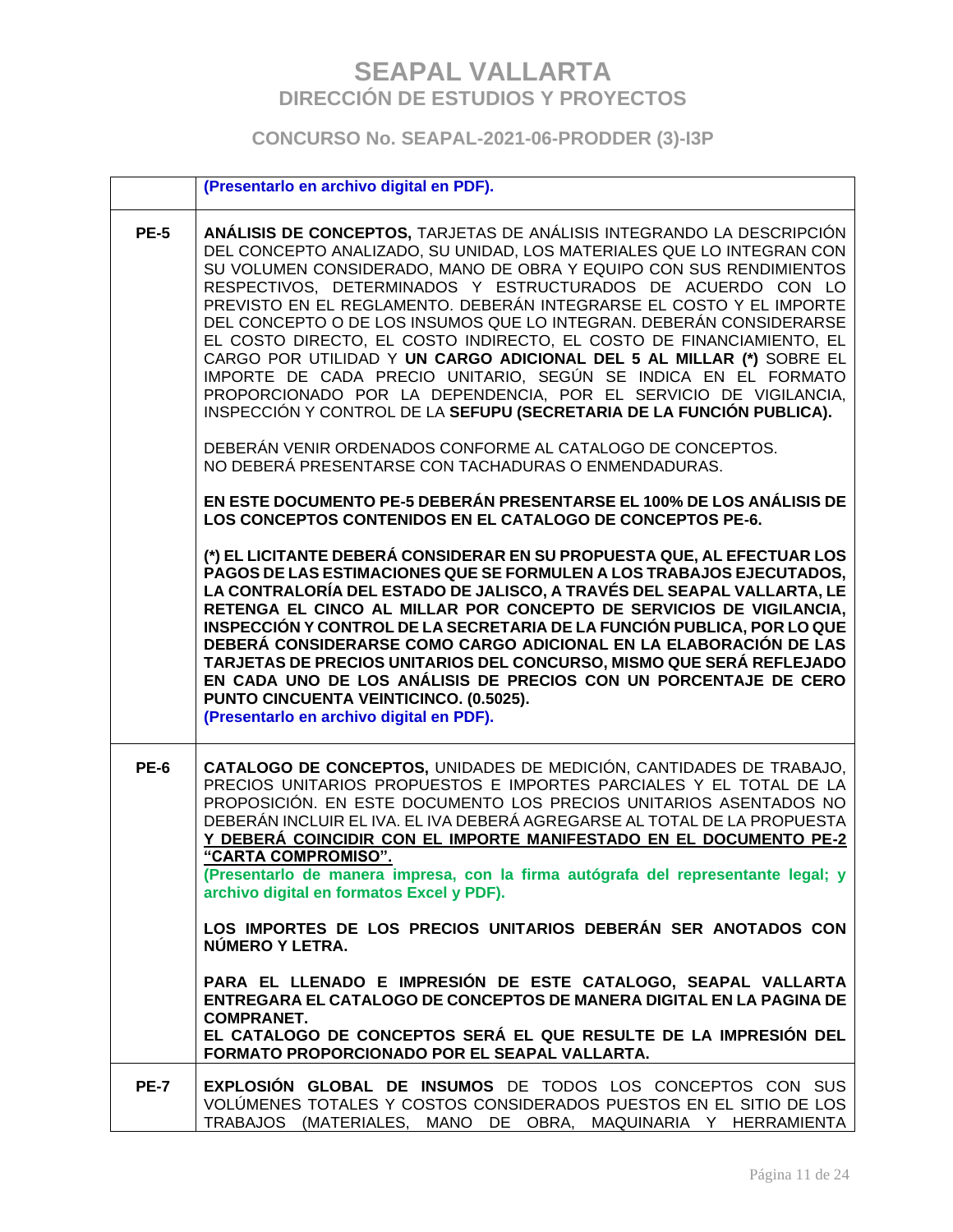**CONCURSO No. SEAPAL-2021-06-PRODDER (3)-I3P**

|              | INCLUYENDO FLETES Y VIÁTICOS CON SUS RESPECTIVOS TOTALES) SIN INCLUIR EL<br>IVA.                                                                                                                                                                                                                                                                                                                                                                                                                                                                                                                                                                                                                                                                                                                 |
|--------------|--------------------------------------------------------------------------------------------------------------------------------------------------------------------------------------------------------------------------------------------------------------------------------------------------------------------------------------------------------------------------------------------------------------------------------------------------------------------------------------------------------------------------------------------------------------------------------------------------------------------------------------------------------------------------------------------------------------------------------------------------------------------------------------------------|
|              | (Presentarlo en archivo digital en PDF).                                                                                                                                                                                                                                                                                                                                                                                                                                                                                                                                                                                                                                                                                                                                                         |
| <b>PE-8</b>  | ANÁLISIS, CALCULO E INTEGRACIÓN DE LOS COSTOS INDIRECTOS, IDENTIFICANDO<br>LOS CORRESPONDIENTES A LOS DE ADMINISTRACIÓN DE OFICINAS, DE CAMPO Y<br>LOS DE OFICINAS CENTRALES, ANALIZADO SEGÚN EL CAPITULO SEXTO, SECCIÓN III<br>DEL REGLAMENTO DE LA LEY DE OBRAS PÚBLICAS Y SERVICIOS RELACIONADOS<br>CON LAS MISMAS.<br>(Presentarlo en archivo digital en PDF).                                                                                                                                                                                                                                                                                                                                                                                                                               |
| <b>PE-9</b>  | ANÁLISIS DE LOS COSTOS DE FINANCIAMIENTO, ANALIZADO SEGÚN EL CAPITULO<br>SEXTO, SECCIÓN IV DEL REGLAMENTO DE LA LEY DE OBRAS PÚBLICAS Y SERVICIOS<br>RELACIONADOS CON LAS MISMAS, CONSIDERANDO PARA SU INTEGRACIÓN UNA<br>TASA DE INTERÉS IGUAL O MAYOR AL PORCENTAJE CPP MENSUAL QUE<br>CORRESPONDA AL ULTIMO DÍA DEL MES ANTERIOR A LA FECHA DE PRESENTACIÓN<br>DE LAS PROPUESTAS O ESPECIFICAR EN BASE A CUAL INDICADOR ESPECIFICO FIJA<br>SU TASA DE INTERÉS, DEBIENDO ANEXAR COPIA SIMPLE DE LA FUENTE DE<br>REFERENCIA; A FALTA DE PRESENTACIÓN DE ESTA REFERENCIA, LA DEPENDENCIA<br>TOMARA COMO ACEPTADA LA TASA CPP DEL ULTIMO DÍA DEL MES ANTERIOR A LA<br>PRESENTACIÓN DE LA PROPUESTA MÁS LOS PUNTOS PORCENTUALES QUE LA<br>DIFERENCIEN.<br>(Presentarlo en archivo digital en PDF). |
| <b>PE-10</b> | DETERMINACIÓN DEL CARGO POR UTILIDAD PROPUESTA POR EL LICITANTE. EL<br>CARGO POR UTILIDAD, ES LA GANANCIA QUE RECIBE EL CONTRATISTA POR LA<br>EJECUCIÓN DEL CONCEPTO DE TRABAJO, SERÁ FIJADO POR EL PROPIO<br>CONTRATISTA Y ESTARÁ REPRESENTADO POR UN PORCENTAJE SOBRE LA SUMA<br>DE LOS COSTOS DIRECTOS, INDIRECTOS Y FINANCIAMIENTO. ESTE CARGO DEBERÁ<br>CONSIDERAR LAS DEDUCCIONES CORRESPONDIENTES AL IMPUESTO SOBRE LA<br>RENTA Y LA PARTICIPACIÓN DE LOS TRABAJADORES EN LAS UTILIDADES DE LAS<br><b>EMPRESAS.</b><br>(Presentarlo en archivo digital en PDF).                                                                                                                                                                                                                           |
| <b>PE-11</b> | ANÁLISIS, CALCULO E INTEGRACIÓN DE LOS COSTOS HORARIOS DE LA<br>MAQUINARIA Y EQUIPO DE CONSTRUCCIÓN, DEBIENDO CONSIDERAR ESTOS, PARA<br>EFECTOS DE EVALUACIÓN, CON COSTOS Y RENDIMIENTOS DE MAQUINAS Y<br><b>EQUIPOS NUEVOS.</b><br>(Presentarlo en archivo digital en PDF).                                                                                                                                                                                                                                                                                                                                                                                                                                                                                                                     |
| <b>PE-12</b> | PROGRAMA DE EROGACIONES DE LA EJECUCIÓN GENERAL DE LOS TRABAJOS,<br>CALENDARIZADO Y CUANTIFICADO SEMANALMENTE, DIVIDIDO EN PARTIDAS DE LOS<br>CONCEPTOS DE TRABAJO DEL CIEN POR CIENTO DEL MONTO DE LA PROPUESTA.<br>DEBIENDO EXISTIR CONGRUENCIA CON LOS OTROS PROGRAMAS PRESENTADOS.<br>(Presentarlo de manera impresa, con la firma autógrafa del representante legal; y<br>archivo digital en formatos Excel y PDF).                                                                                                                                                                                                                                                                                                                                                                         |
| <b>PE-13</b> | <b>PROGRAMA</b><br>DE<br><b>EROGACIONES</b> CALENDARIZADAS Y CUANTIFICADAS<br>EN<br>CATEGORÍAS DE UTILIZACIÓN SEMANAL DE LA MANO DE OBRA.<br>(Presentarlo en archivo digital en PDF).                                                                                                                                                                                                                                                                                                                                                                                                                                                                                                                                                                                                            |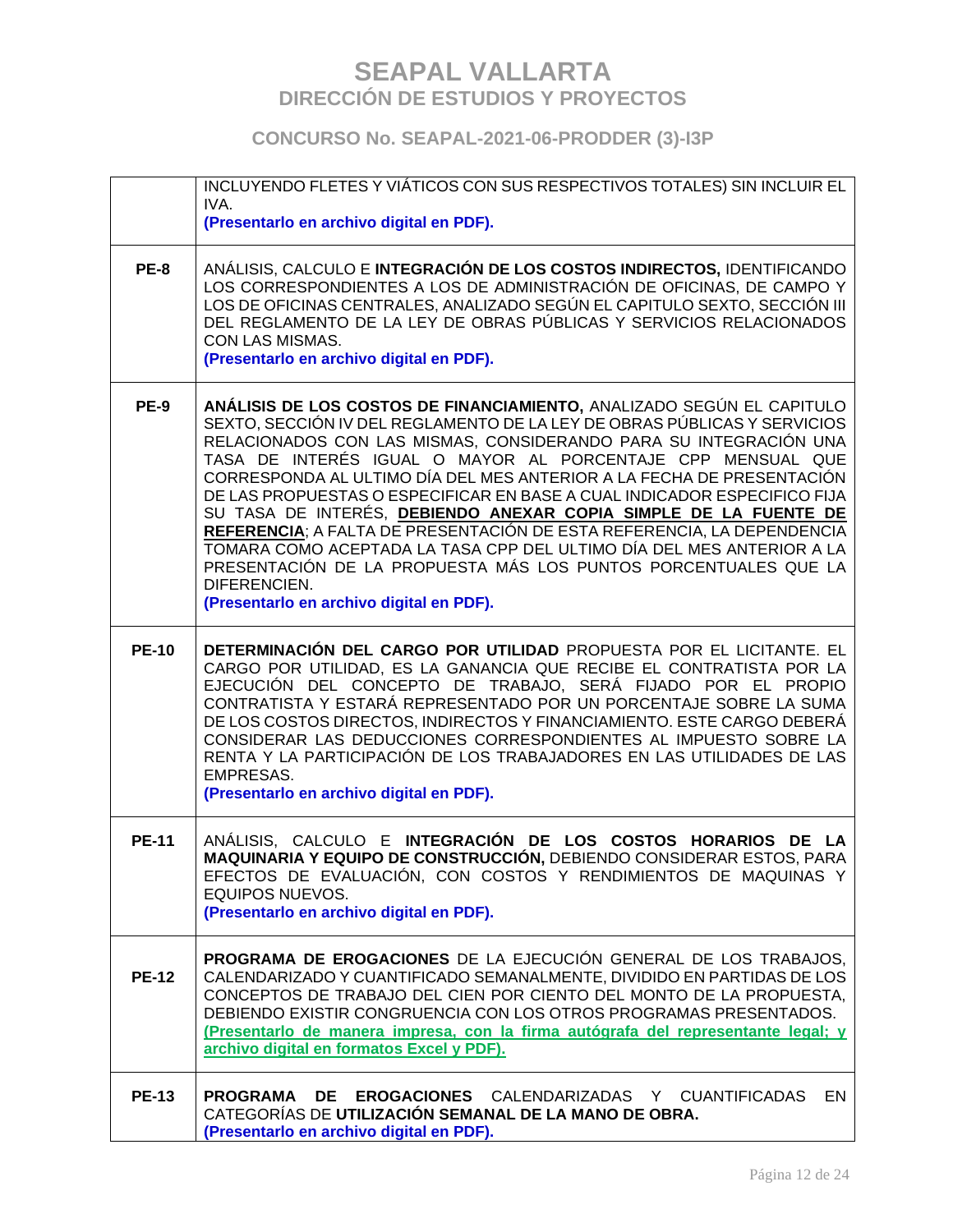### **CONCURSO No. SEAPAL-2021-06-PRODDER (3)-I3P**

| <b>PE-14</b> | <b>PROGRAMA DE EROGACIONES</b> CALENDARIZADAS Y CUANTIFICADAS EN TIPOS DE<br>MAQUINARIA DE UTILIZACIÓN SEMANAL DE LA MAQUINARIA Y EQUIPO DE<br><b>CONSTRUCCIÓN, IDENTIFICANDO SU TIPO Y CARACTERÍSTICAS.</b><br>(Presentarlo en archivo digital en PDF).                                         |
|--------------|--------------------------------------------------------------------------------------------------------------------------------------------------------------------------------------------------------------------------------------------------------------------------------------------------|
| <b>PE-15</b> | <b>PROGRAMA DE EROGACIONES</b> CALENDARIZADAS Y CUANTIFICADAS EN PARTIDAS<br>DE UTILIZACIÓN SEMANAL DE TODOS LOS MATERIALES Y DE LOS EQUIPOS DE<br>INSTALACIÓN PERMANENTE.<br>(Presentarlo en archivo digital en PDF).                                                                           |
| <b>PE-16</b> | <b>PROGRAMA DE EROGACIONES</b> CALENDARIZADAS Y CUANTIFICADAS EN<br>CATEGORÍAS DE UTILIZACIÓN SEMANAL DEL PERSONAL PROFESIONAL TÉCNICO,<br>ADMINISTRATIVO Y DE SERVICIO, ENCARGADO DE LA DIRECCIÓN, SUPERVISIÓN Y<br>ADMINISTRACIÓN DE LOS TRABAJOS.<br>(Presentarlo en archivo digital en PDF). |

### **NOTA:**

EN EL ACTO DE PRESENTACION DE PROPUESTAS Y APERTURA DE LOS DOCUMENTOS QUE INTEGRAN LA **PROPUESTA ECONOMICA,** SERA FIRMADO EL DOCUMENTO NUMERO **PE-6 "CATALOGO DE CONCEPTOS", DE CONFORMIDAD CON EL ARTICULO 37, FRACCION II. DE LA LEY DE OBRAS PÚBLICAS Y SERVICIOS RELACIONADOS CON LAS MISMAS, QUE DICE:**

> II. DE ENTRE LOS LICITANTES QUE HAYAN ASISTIDO, ÉSTOS ELEGIRAN A UNO QUE EN FORMA CONJUNTA CON EL SERVIDOR PUBLICO QUE LA DEPENDENCIA O ENTIDAD DESIGNE, RUBRICARAN LAS PARTES DE LAS PROPOSICIONES QUE PREVIAMENTE HAYA DETERMINADO LA CONVOCANTE EN LA CONVOCATORIA DE LA LICITACION, LAS QUE PARA ESTOS EFECTOS CONSTARAN DOCUMENTALMENTE.

### **7. PRESENTACION Y APERTURA DE PROPUESTAS:**

EL ACTO DE PRESENTACIÓN Y APERTURA DE PROPOSICIONES SE LLEVARÁ A CABO EN UNA SOLA ETAPA, EN EL LUGAR, DÍA Y HORA INDICADOS EN EL CAPÍTULO III DE ESTAS BASES DE CONCURSO. EL SEAPAL PRESIDIRÁ EL ACTO POR CONDUCTO DEL SERVIDOR PÚBLICO DESIGNADO AL EFECTO Y PODRÁN ASISTIR A LOS MISMOS, ADEMÁS DE LOS LICITANTES O SUS REPRESENTANTES LEGALES, LOS REPRESENTANTES DE LA CONAGUA Y DE LAS DEPENDENCIAS FEDERALES, ESTATALES Y MUNICIPALES RELACIONADAS CON EL PROYECTO.

AQUELLA PERSONA QUE COMPAREZCA ÚNICAMENTE PARA EFECTOS DE PRESENTAR LA PROPOSICIÓN DE UN LICITANTE, SÓLO TENDRÁ INTERVENCIÓN PARA ENTREGAR LAS PROPOSICIONES CORRESPONDIENTES, Y PODRÁ PERMANECER DURANTE EL DESARROLLO DEL ACTO EN CARÁCTER DE OYENTE.

EL REPRESENTANTE DEL SEAPAL EN EL ACTO DE PRESENTACIÓN Y APERTURA DE PROPOSICIONES LEERÁ EN VOZ ALTA LOS NOMBRES DE LOS LICITANTES QUE PARTICIPEN Y PROCEDERÁ A LA RECEPCIÓN DE CADA PROPOSICIÓN EN EL ORDEN EN QUE SE HUBIEREN REGISTRADO AL EVENTO.

EN EL ACTO DE PRESENTACIÓN Y APERTURA SE REVISARÁ EN FORMA CUANTITATIVA QUE CADA PROPOSICIÓN CONTENGA TODOS LOS DOCUMENTOS SOLICITADOS EN LAS BASES DE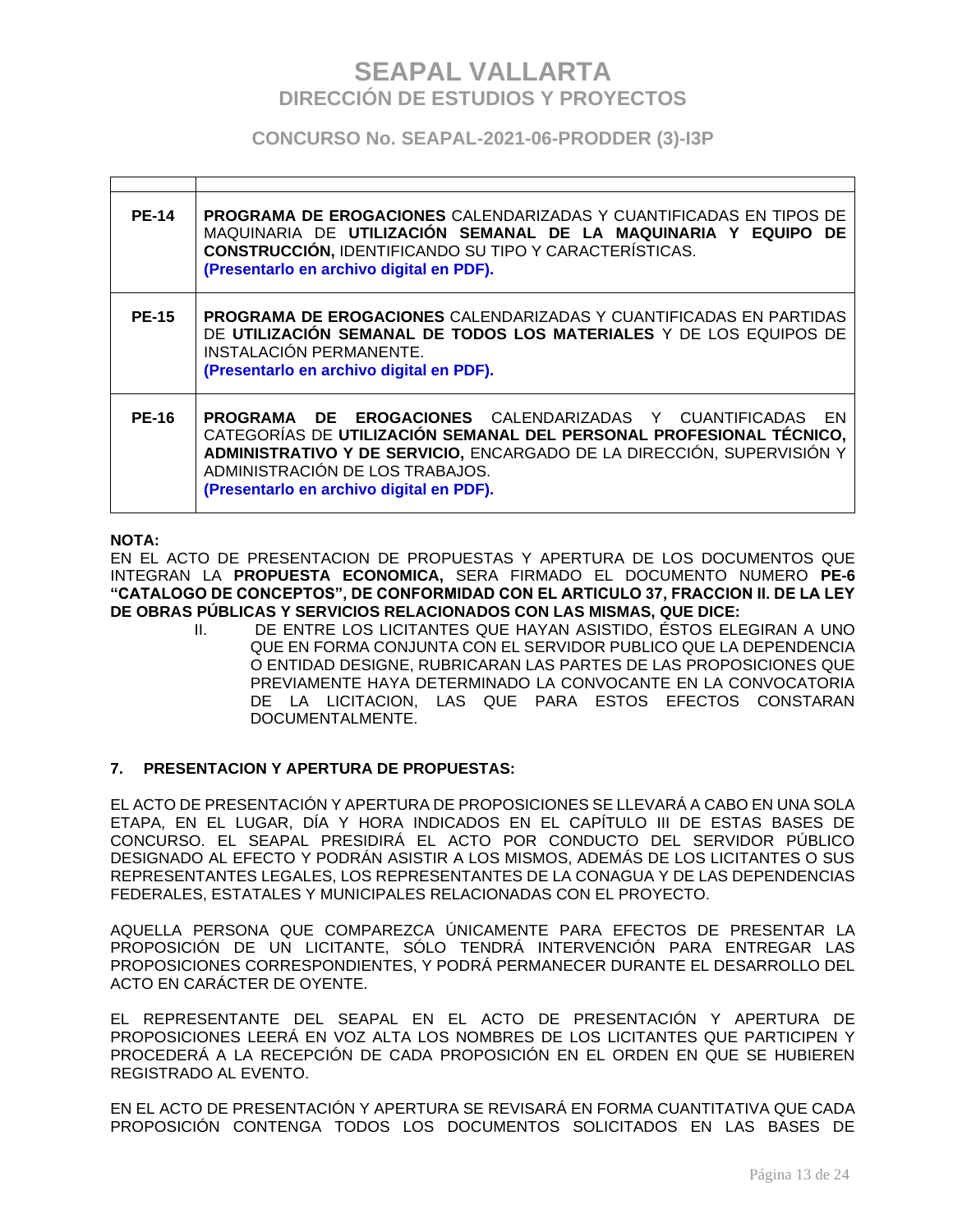**CONCURSO No. SEAPAL-2021-06-PRODDER (3)-I3P**

CONCURSO Y SE DESECHARÁN LAS QUE HUBIEREN OMITIDO ALGÚN DOCUMENTO SOLICITADO EN DICHAS BASES.

EL FUNCIONARIO QUE PRESIDA EL ACTO DARÁ LECTURA ÚNICAMENTE AL IMPORTE DE CADA UNA DE LAS PROPOSICIONES.

SE LEVANTARÁ UN ACTA QUE SERVIRÁ DE CONSTANCIA DE LA CELEBRACIÓN DEL ACTO DE PRESENTACIÓN Y APERTURA DE LAS PROPOSICIONES, EN LA QUE SE HARÁ CONSTAR LAS PROPOSICIONES QUE FUERON ACEPTADAS PARA SU POSTERIOR EVALUACIÓN DETALLADA POR CADA UNO DE LOS LICITANTES. DE IGUAL FORMA SE REGISTRARÁ LAS PROPOSICIONES QUE HUBIEREN SIDO RECHAZADAS Y LAS CAUSAS QUE LO MOTIVARON. ADEMÁS, SE INDICARÁ LA FECHA, HORA Y LUGAR DONDE SE DARÁ A CONOCER EL FALLO CORRESPONDIENTE. UNA VEZ FIRMADA ESTA ACTA SE ENTREGARÁ UNA COPIA A CADA UNO DE LOS LICITANTES, PARA EFECTOS DE NOTIFICACIÓN; LO ANTERIOR, EN EL ENTENDIDO QUE LA FALTA DE FIRMA DE ALGÚN LICITANTE NO INVALIDARÁ SU CONTENIDO Y EFECTOS.

NO SE RECIBIRÁN PROPOSICIONES DESPUÉS DE LA FECHA Y HORA FIJADAS PARA EL ACTO DE PRESENTACIÓN Y APERTURA DE PROPOSICIONES.

SE VERIFICARÁ QUE EL LICITANTE PRESENTE LA CARTA DE ACEPTACION DE HABER CUMPLIDO LA ACREDITACION CON LOS DOCUMENTOS DE REVISION PREVIA SOLICITADOS EN EL CAPITULO III, NUMERAL 5 DE ESTAS BASES DE CONCURSO CON LO CUAL EL LICITANTE ACREDITA SU EXPERIENCIA Y CAPACIDAD LEGAL, (DOCUMENTOS RP-1 AL RP-10).

SE VERIFICARÁ QUE EL SOBRE QUE CONTENGA LA PROPUESTA SEÑALADA EN EL NUMERAL 6 DEL CAPÍTULO III DE ESTAS BASES DE CONCURSO SE ENCUENTRE DEBIDAMENTE CERRADO EN FORMA INVIOLABLE Y QUE ESTÉ ROTULADO CON EL NÚMERO DE CONCURSO Y NOMBRE DE LA EMPRESA PARTICIPANTE. LA DOCUMENTACIÓN QUE DEBERÁ DE ENTREGAR EL LICITANTE SON LOS CORRESPONDIENTES AL SOBRE 1 CONTENIENDO LA PROPUESTA TÉCNICA, DOCUMENTOS PT-1 AL PT-14 Y AL SOBRE 2 CONTENIENDO LA PROPUESTA ECONÓMICA, DOCUMENTOS PE-1 AL PE-16.

### **CAPITULO IV EVALUACIÓN DE LAS PROPOSICIONES**

CON BASE EN LOS RESULTADOS DE LAS EVALUACIONES DE LAS PROPOSICIONES REALIZADAS DE CONFORMIDAD A ESTE CAPÍTULO, EL SEAPAL ELABORARÁ UN DICTAMEN A FIN DE FUNDAMENTAR LA EMISIÓN DEL FALLO DE ESTA CONCURSO. EL SEAPAL ADJUDICARÁ EL CONTRATO DE OBRA, AL LICITANTE QUE CUMPLA CON LOS REQUISITOS ECONÓMICOS, LEGALES Y TÉCNICOS SEÑALADOS EN LAS PRESENTES BASES DE CONCURSO QUE SE EXPRESAN PARA DETERMINAR LA PROPOSICIÓN SOLVENTE.

HABIENDO PROCEDIDO LA APERTURA DE LAS PROPOSICIONES Y QUEDANDO BAJO CUSTODIA DEL SEAPAL LA DOCUMENTACIÓN CORRESPONDIENTE A TODAS LAS PROPOSICIONES DE LOS LICITANTES, EL SEAPAL PROCEDERÁ A SU EVALUACIÓN DETALLADA, POR LO QUE NINGUNO DE LOS PARTICIPANTES PODRÁ TENER ACCESO A TALES DOCUMENTOS NI A LA INFORMACIÓN CONTENIDA EN LOS MISMOS.

CON LA FINALIDAD DE FACILITAR EL ANÁLISIS, EVALUACIÓN Y COMPARACIÓN DE PROPOSICIONES, Y CON FUNDAMENTO EN EL ARTÍCULO 38 DE LA LOPSRM, EL SEAPAL PODRÁ SOLICITAR A LOS LICITANTES QUE ACLAREN ALGUNA(S) PARTE(S) DE SU(S) PROPOSICIONES. LA SOLICITUD DE ACLARACIONES Y LAS RESPUESTAS CORRESPONDIENTES SE HARÁN POR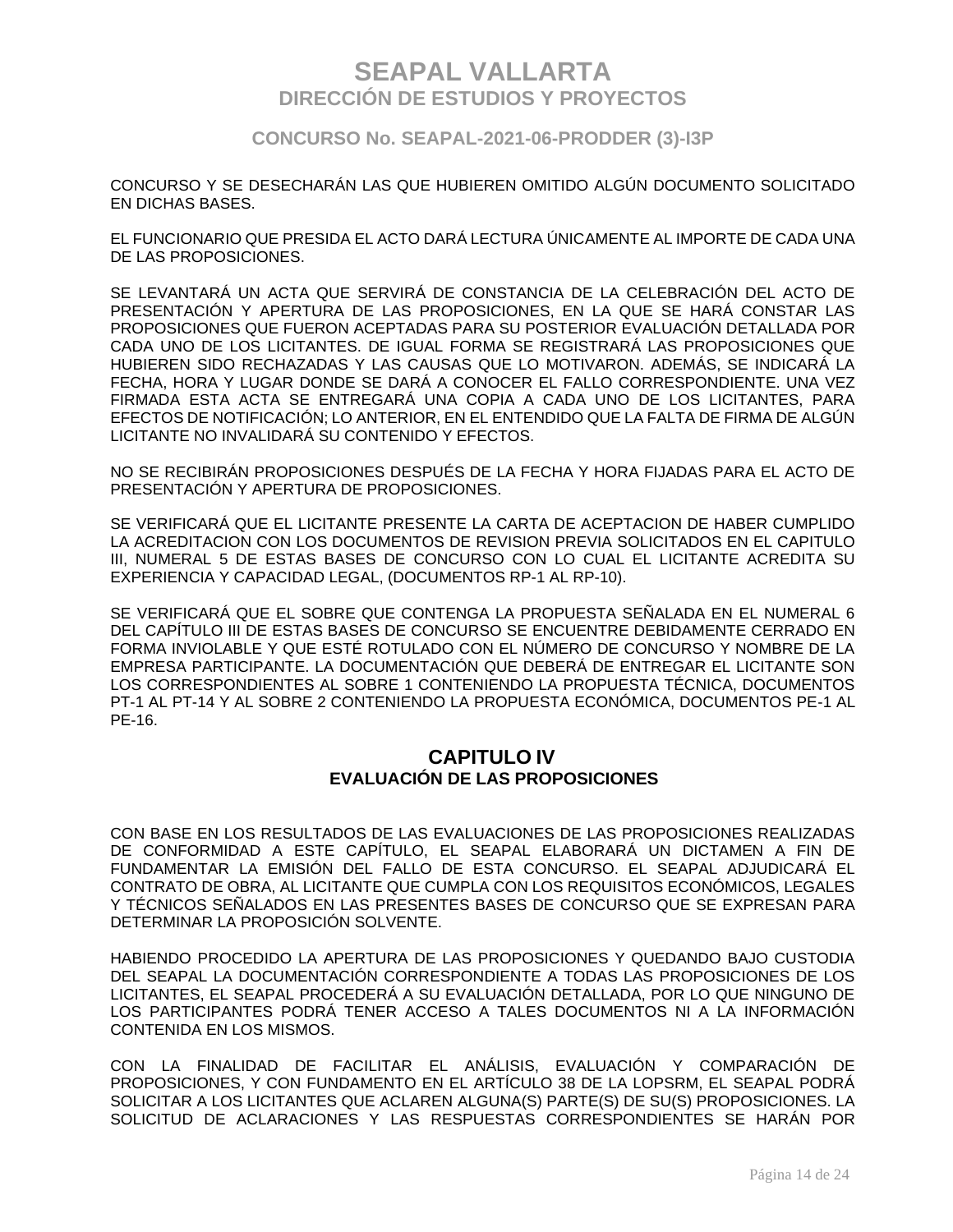### **CONCURSO No. SEAPAL-2021-06-PRODDER (3)-I3P**

ESCRITO Y NO SE PEDIRÁN, OFRECERÁN, NI PERMITIRÁN CAMBIOS EN EL PRECIO, NI EN LOS ASPECTOS SUSTANCIALES DE LAS PROPOSICIONES.

EL CONTRATO DE OBRA SERÁ OTORGADO AL LICITANTE, CUYO RESULTADO DE LA EVALUACIÓN CUMPLAN CON TODOS Y CADA UNO DE LOS REQUISITOS ECONÓMICOS, LEGALES Y TÉCNICOS SEÑALADOS EN LAS PRESENTES BASES DE CONCURSO.

LA PROPOSICIÓN QUE INCUMPLA CON ALGUNO DE LOS REQUISITOS SEÑALADOS A CONTINUACIÓN SERÁ DETERMINADA COMO NO SOLVENTE Y EN CONSECUENCIA SERÁ DESECHADA.

EN LA APLICACIÓN DE ESTOS CRITERIOS, NO SE CONTEMPLARÁN EVALUACIONES POR PUNTOS O PORCENTAJES.

### **I. EVALUACIÓN TÉCNICA:**

I.1. SE VERIFICARÁ QUE EL DOCUMENTO PT-3 CONTENGA LA **DESCRIPCIÓN DE LA PLANEACIÓN INTEGRAL** DEL LICITANTE PARA REALIZAR LOS TRABAJOS, INCLUYENDO EL PROCEDIMIENTO CONSTRUCTIVO DE EJECUCIÓN DE LOS TRABAJOS Y QUE INCLUYA LAS **ESPECIFICACIONES PARTICULARES DE LOS MATERIALES A UTILIZAR, FOLLETOS DESCRIPTIVOS, TRÍPTICOS Y EN GENERAL TODA LA INFORMACIÓN RELATIVA DE LOS SUMINISTROS**.

DE CONFORMIDAD CON EL ARTÍCULO 68 DE LA LEY DE OBRAS PÚBLICAS Y SERVICIOS RELACIONADOS CON LAS MISMAS Y LAS REGLAS DE OPERACIÓN PARA LOS PROGRAMAS DE INFRAESTRUCTURA HIDROAGRICOLA Y DE AGUA POTABLE, ALCANTARILLADO Y SANEAMIENTO A CARGO DE LA COMISIÓN NACIONAL DEL AGUA, SE DEBE CONSIDERAR LO SIGUIENTE:

-CUMPLIR CON LO QUE ESTABLECE EL TÍTULO TERCERO, CAPÍTULO III, DE LA OBSERVANCIA DE LAS NORMAS, DE LA LEY FEDERAL SOBRE METROLOGÍA Y NORMALIZACIÓN, EN DONDE SE ESPECIFICA QUE TODOS LOS PRODUCTOS E INSTALACIONES DEBERÁN CUMPLIR CON LAS NORMAS OFICIALES MEXICANAS (NOM).

-QUE LOS PRODUCTOS OFERTADOS (TUBOS, VÁLVULAS Y ACCESORIOS), CUMPLAN CON LAS ESPECIFICACIONES DE LAS NOM DEL SECTOR AGUA (NOM-CONAGUA), DEBIENDO EXHIBIR **EL CERTIFICADO VIGENTE** QUE AVALEN SU CUMPLIMIENTO.

-NO SEÑALAR MARCAS DE PRODUCTO Y CONSIDERAR A TODOS LOS PRODUCTOS QUE CUENTAN CON UNA CERTIFICACIÓN VIGENTE QUE AVALE ÚNICAMENTE EL CUMPLIMIENTO DE LAS NOM-CONAGUA.

TAMBIÉN SE VERIFICARÁ QUE LOS LICITANTES CUENTEN CON EL EQUIPO ADECUADO, SUFICIENTE Y NECESARIO, SEA O NO PROPIO, PARA DESARROLLAR LOS TRABAJOS QUE SE CONVOCAN, QUE LA PLANEACIÓN INTEGRAL PROPUESTA POR EL LICITANTE PARA EL DESARROLLO Y ORGANIZACIÓN DE LOS TRABAJOS, SEA CONGRUENTE CON LAS CARACTERÍSTICAS, COMPLEJIDAD Y MAGNITUD DE LOS MISMOS Y QUE EL PROCEDIMIENTO CONSTRUCTIVO DESCRITO SEA ACEPTABLE PORQUE DEMUESTRA QUE EL LICITANTE CONOCE LOS TRABAJOS A REALIZAR Y QUE TIENE LA CAPACIDAD Y LA EXPERIENCIA PARA EJECUTARLOS SATISFACTORIAMENTE Y QUE DICHO PROCEDIMIENTO SEA ACORDE CON EL PROGRAMA DE EJECUCIÓN CONSIDERADO EN SU PROPUESTA.

I.2. SE VERIFICARÁ QUE EL DOCUMENTO PT-6 SEA CONGRUENTE CON EL DOCUMENTO PE-6 DE LA PROPUESTA ECONÓMICA. TAMBIÉN SE VERIFICARÁ QUE CONSIDERE LA TOTALIDAD DE PARTIDAS SOLICITADAS Y QUE SE AJUSTE A LOS TIEMPOS PREVISTOS DE EJECUCIÓN DE LA OBRA DENTRO DEL PRESENTE EJERCICIO FISCAL. QUE EL PROGRAMA CALENDARIZADO DE EJECUCIÓN DE LOS TRABAJOS CORRESPONDA AL PLAZO ESTABLECIDO POR EL SEAPAL VALLARTA, QUE LOS PROGRAMAS CALENDARIZADOS DE SUMINISTROS Y UTILIZACIÓN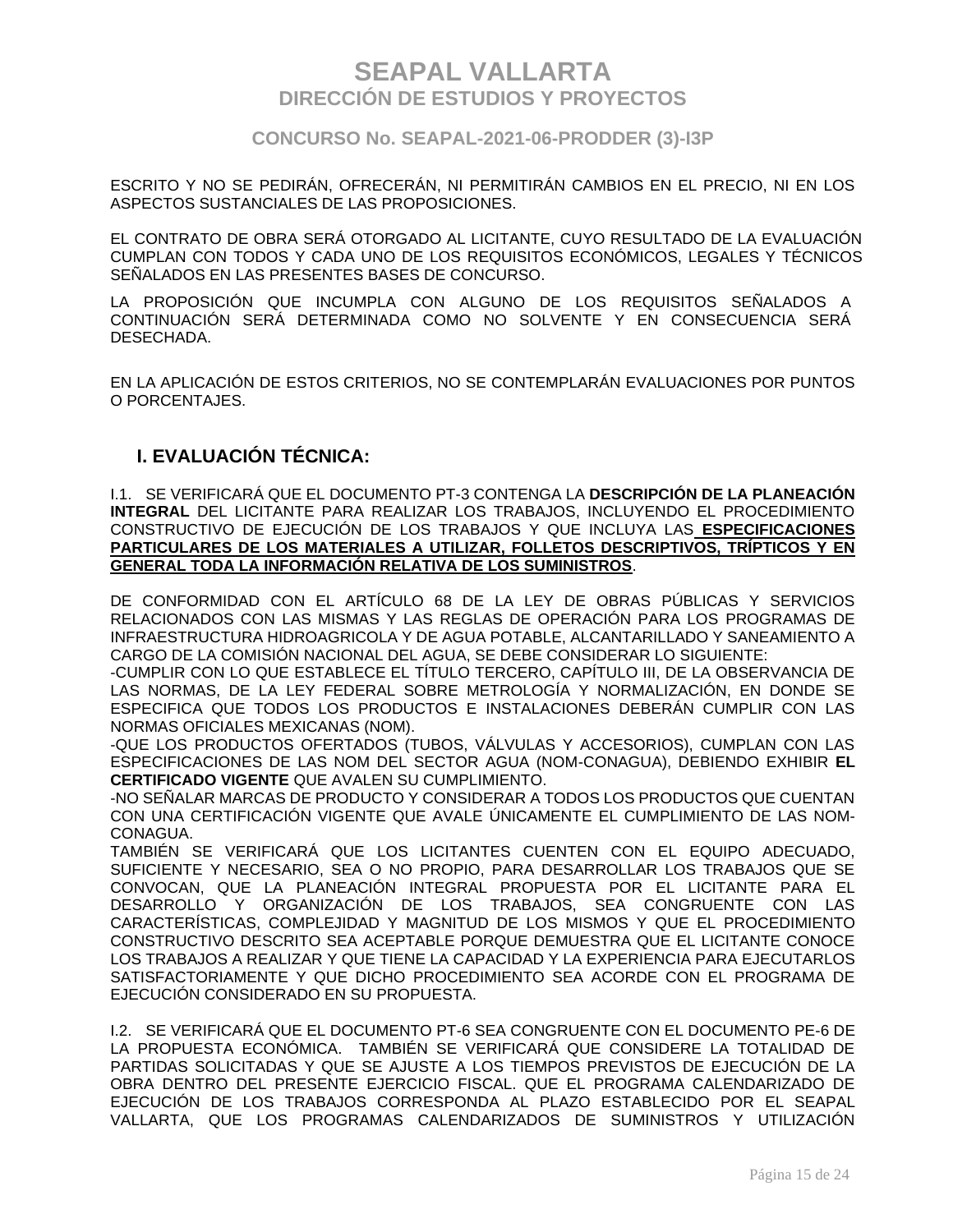### **CONCURSO No. SEAPAL-2021-06-PRODDER (3)-I3P**

DOCUMENTOS PT-7, PT-8, PT-9, PT-10, SEAN CONGRUENTES CON EL PROGRAMA CALENDARIZADO DE EJECUCIÓN GENERAL DE LOS TRABAJOS DOCUMENTO PT-6,ADEMÁS SE VERIFICARÁ QUE LAS CARACTERÍSTICAS, ESPECIFICACIONES Y CALIDAD DE LOS MATERIALES Y EQUIPOS DE INSTALACIÓN PERMANENTE, SEAN LAS REQUERIDAS EN LAS NORMAS DE CALIDAD Y ESPECIFICACIONES GENERALES Y PARTICULARES DE CONSTRUCCIÓN ESTABLECIDAS EN LAS BASES SEÑALADAS EN EL DOCUMENTO PT-3.

### **II. EVALUACIÓN ECONÓMICA, SE VERIFICARÁ LO SIGUIENTE:**

II.1. QUE LOS MONTOS PROPUESTOS EN EL DOCUMENTO PE-2 SEAN CONGRUENTES CON LOS PROPUESTOS EN EL DOCUMENTO PE-6.

II.2. QUE LOS RECURSOS PROPUESTOS POR EL LICITANTE EN EL DOCUMENTO PE-6 SEAN LOS NECESARIOS PARA EJECUTAR SATISFACTORIAMENTE, CONFORME A LOS PROGRAMAS DE EJECUCIÓN DENOMINADOS DOCUMENTOS PE-12 AL PE-16.

II.3. QUE EL ANÁLISIS, CÁLCULO E INTEGRACIÓN DE LOS PRECIOS DOCUMENTO PE-5, SEAN ACORDES CON LAS CONDICIONES DE COSTOS VIGENTES EN LA ZONA O REGIÓN DONDE SE EJECUTEN LOS TRABAJOS.

II.4. QUE EL "ANÁLISIS DE LOS COSTOS DE FINANCIAMIENTO" DOCUMENTO **PE-9** CONSIDERE EL PAGO POR ANTICIPO, ESTIMACIONES Y/O LA TASA DE INTERÉS ESPECIFICADA.

II.5. QUE EL "CATALOGO DE CONCEPTOS", DOCUMENTO **PE-6** CONTENGA EL PRECIO UNITARIO CON NÚMERO Y CON LETRA.

II.6. QUE EL LICITANTE EN SU PROPUESTA ECONÓMICA DOCUMENTOS PE-2, PE-6, PE-12 AL PE-16, ESTABLEZCA OBLIGACIONES A CARGO DE LOS GOBIERNOS FEDERAL O ESTATAL O CUALQUIERA DE SUS DEPENDENCIAS O ENTIDADES, DISTINTAS A LAS ESTABLECIDAS EN LAS BASES DE CONCURSO O CONTRATO.

II.7. QUE NO EXISTAN INCONSISTENCIAS EN EL LLENADO DE LOS DOCUMENTOS PE-2, PE-6, PE-12 AL PE-16 QUE NO PERMITAN EVALUAR CLARAMENTE LOS VALORES ESTABLECIDOS POR EL LICITANTE.

II.8. QUE EL LICITANTE HAYA PROPORCIONADO UNO O VARIOS DOCUMENTOS CUYO CONTENIDO SEA DIFERENTE DEL PROPUESTO POR EL SEAPAL VALLARTA EN LAS BASES DE CONCURSO.

II.9. DEL DOCUMENTO PE-6:

a). QUE EN TODOS Y CADA UNO DE LOS CONCEPTOS QUE LO INTEGRAN SE ESTABLEZCA EL IMPORTE DEL PRECIO UNITARIO.

b). QUE LOS IMPORTES DE LOS PRECIOS UNITARIOS SEAN ANOTADOS CON NUMERO Y LETRA.

c). QUE LAS OPERACIONES ARITMÉTICAS SE HAYAN EJECUTADO CORRECTAMENTE.

II.10. QUE EL ANÁLISIS, CÁLCULO E INTEGRACIÓN DE LOS PRECIOS UNITARIOS DEL DOCUMENTO PE-5, SE HAYA REALIZADO DE ACUERDO CON LO ESTABLECIDO EN EL REGLAMENTO, REVISÁNDOSE LO SIGUIENTE:

a). QUE LOS ANÁLISIS DE LOS PRECIOS UNITARIOS ESTÉN ESTRUCTURADOS CON COSTOS DIRECTOS, INDIRECTOS, FINANCIAMIENTO, UTILIDAD Y CARGOS ADICIONALES.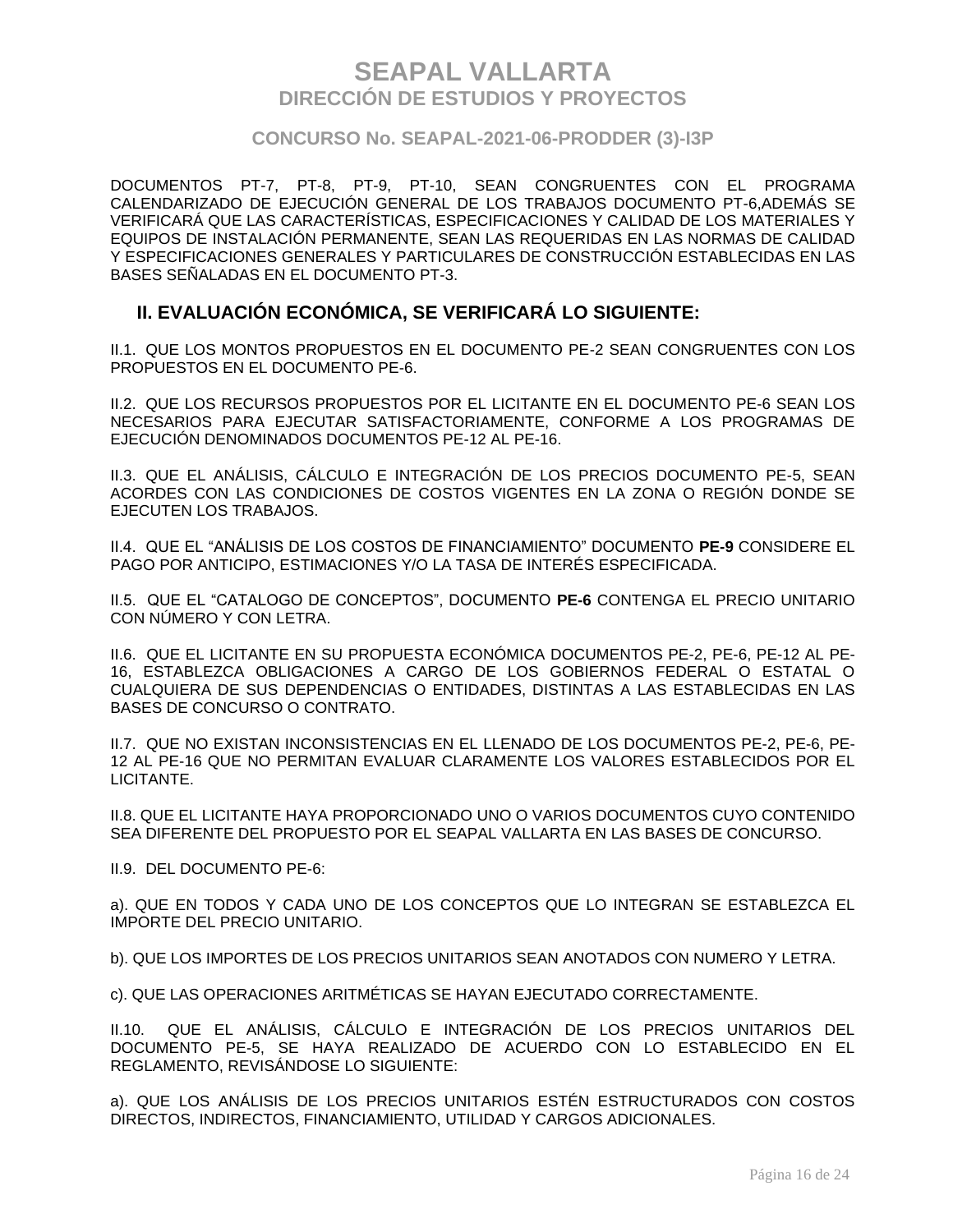#### **CONCURSO No. SEAPAL-2021-06-PRODDER (3)-I3P**

b). QUE LOS COSTOS DIRECTOS SE INTEGREN CON LOS CORRESPONDIENTES A MATERIALES, MANO DE OBRA, MAQUINARIA Y EQUIPO DE CONSTRUCCIÓN.

c). QUE LOS PRECIOS BÁSICOS DE ADQUISICIÓN DE LOS MATERIALES CONSIDERADOS EN LOS ANÁLISIS CORRESPONDIENTES, SE ENCUENTREN DENTRO DE LOS PARÁMETROS DE PRECIOS VIGENTES EN EL MERCADO.

d). QUE LOS COSTOS BÁSICOS DE LA MANO DE OBRA SE HAYA OBTENIDO APLICANDO LOS FACTORES DE SALARIO REAL A LOS SUELDOS Y SALARIOS DE LOS TÉCNICOS Y TRABAJADORES, CONFORME A LO PREVISTO EN EL REGLAMENTO.

e). QUE EL CARGO POR EL USO DE HERRAMIENTA MENOR, SE ENCUENTRE INCLUIDO.

f). QUE LOS COSTOS HORARIOS POR UTILIZACIÓN DE MAQUINARIA Y EQUIPO DE CONSTRUCCIÓN SE HAYA DETERMINADO POR HORA EFECTIVA DE TRABAJO, DEBIENDO ANALIZARSE PARA CADA MÁQUINA O EQUIPO, INCLUYENDO, CUANDO SEA EL CASO, LOS ACCESORIOS QUE TENGA INTEGRADOS.

II.11. SE VERIFICARÁ EN EL DOCUMENTO PE-4 QUE LOS ANÁLISIS DE COSTOS DIRECTOS SE HAYAN ESTRUCTURADO Y DETERMINADO DE ACUERDO CON LO PREVISTO EN EL REGLAMENTO DEBIENDO CONSIDERAR:

a). QUE LOS COSTOS DE LOS MATERIALES CONSIDERADOS POR EL LICITANTE, SEAN CONGRUENTES CON LA RELACIÓN DE LOS COSTOS BÁSICOS Y CON LAS NORMAS DE CALIDAD ESPECIFICADAS EN LAS BASES DEL CONCURSO.

b). QUE LOS COSTOS DE LA MANO DE OBRA CONSIDERADOS POR EL LICITANTE, SEAN CONGRUENTES CON EL TABULADOR DE LOS SALARIOS Y CON LOS COSTOS REALES QUE PREVALEZCAN EN LA ZONA DONDE SE EJECUTARAN LOS TRABAJOS.

c). QUE LOS COSTOS HORARIOS DE LA MAQUINARIA Y EQUIPO DE CONSTRUCCIÓN SE HAYAN DETERMINADO CON BASE EN EL PRECIO Y RENDIMIENTOS DE ESTOS CONSIDERADOS COMO NUEVOS, PARA LO CUAL SE TOMARAN COMO MÁXIMOS LOS RENDIMIENTOS QUE DETERMINEN LOS MANUALES DE LOS FABRICANTES RESPECTIVOS, ASÍ COMO LAS CARACTERÍSTICAS AMBIENTALES DE LA ZONA DONDE VAYAN A REALIZARSE LOS TRABAJOS.

II.12. SE VERIFICARÁ EN EL DOCUMENTO PE-8, QUE LOS ANÁLISIS DE COSTOS INDIRECTOS SE HAYAN ESTRUCTURADO Y DETERMINADO DE ACUERDO CON LO PREVISTO EN EL REGLAMENTO, DEBIENDO CONSIDERAR:

a). QUE EL ANÁLISIS SE HAYA VALORIZADO Y DESGLOSADO POR CONCEPTOS CON SU IMPORTE CORRESPONDIENTE, ANOTANDO EL MONTO TOTAL Y SU EQUIVALENTE PORCENTUAL SOBRE EL MONTO DEL COSTO DIRECTO.

b). QUE PARA EL ANÁLISIS DE LOS COSTOS INDIRECTOS SE HAYAN CONSIDERADO ADECUADAMENTE LOS CORRESPONDIENTES A LAS OFICINAS CENTRALES DEL LICITANTE, LOS QUE CORRESPONDERÁN ÚNICAMENTE LOS NECESARIOS PARA DAR APOYO TÉCNICO Y ADMINISTRATIVO A LA SUPERINTENDENCIA DEL CONTRATISTA ENCARGADO DIRECTAMENTE DE LOS TRABAJOS Y LOS DE CAMPO NECESARIOS PARA LA DIRECCIÓN, SUPERVISIÓN Y ADMINISTRACIÓN DE LA OBRA.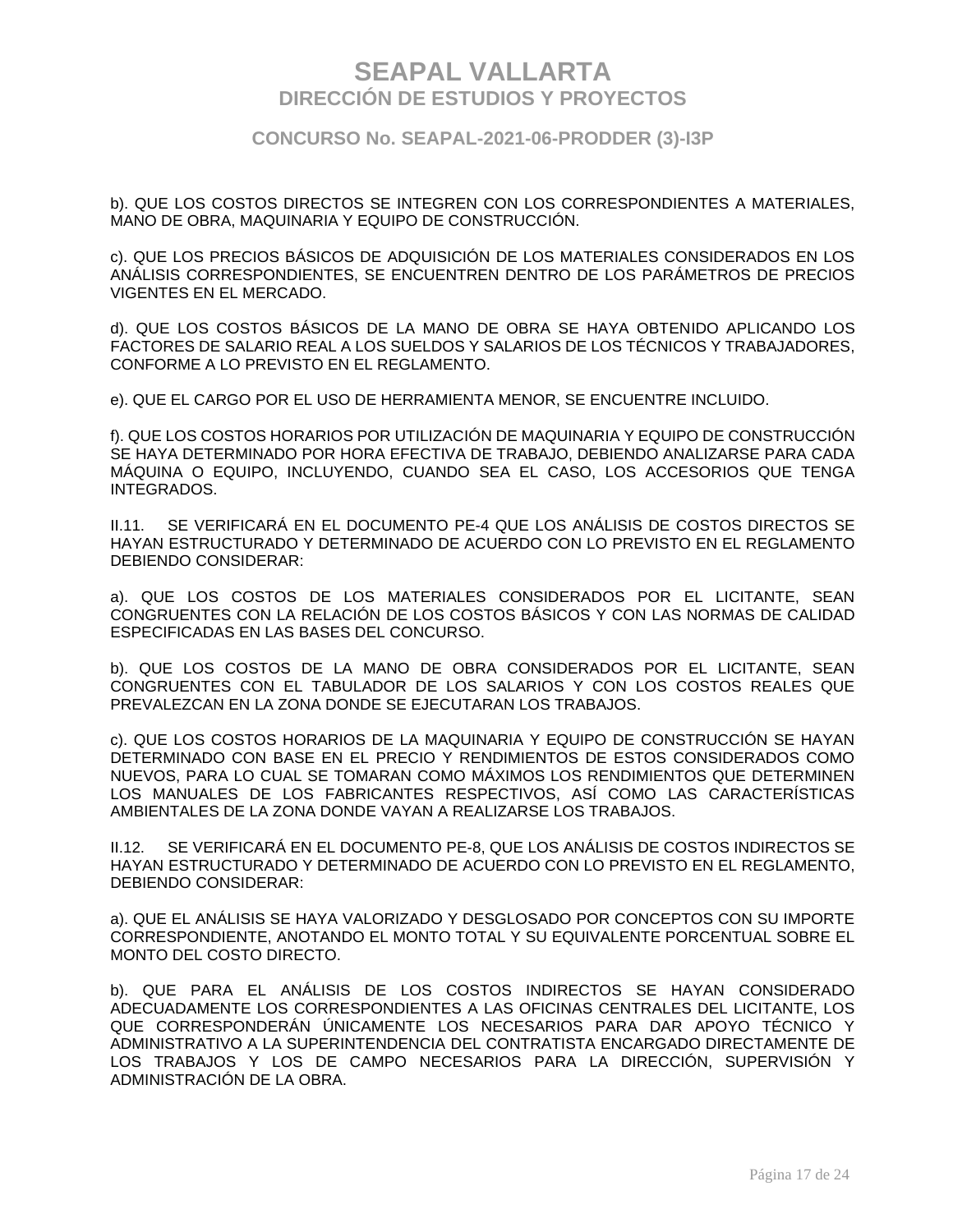### **CONCURSO No. SEAPAL-2021-06-PRODDER (3)-I3P**

c). QUE NO HAYA INCLUIDO ALGÚN CARGO QUE, POR SUS CARACTERÍSTICAS O CONFORME A LAS BASES DEL CONCURSO, SU PAGO DEBA EFECTUARSE APLICANDO UN PRECIO UNITARIO ESPECÍFICO.

II.13. SE VERIFICARÁ EN EL DOCUMENTO PE-9, QUE EN EL ANÁLISIS Y CÁLCULO DEL COSTO FINANCIERO SE HAYA ESTRUCTURADO Y DETERMINADO CONSIDERANDO LO SIGUIENTE:

a). QUE LOS INGRESOS POR CONCEPTO DEL O LOS ANTICIPOS QUE LE SERÁN OTORGADOS AL CONTRATISTA, DURANTE EL EJERCICIO DEL CONTRATO Y DEL PAGO DE LAS ESTIMACIONES, CONSIDEREN LA PERIODICIDAD Y SU PLAZO DE TRAMITE Y PAGO; DEDUCIENDO DEL MONTO DE LAS ESTIMACIONES LA AMORTIZACIÓN DE LOS ANTICIPOS.

b). QUE EL COSTO DEL FINANCIAMIENTO ESTE REPRESENTADO POR UN PORCENTAJE DE LA SUMA DE LOS COSTOS DIRECTOS E INDIRECTOS.

c). QUE LA TASA DE INTERÉS APLICABLE ESTE DEFINIDA CON BASE EN UN INDICADOR ECONÓMICO ESPECÍFICO.

d). QUE EL COSTO POR FINANCIAMIENTO SEA CONGRUENTE CON EL PROGRAMA DE EJECUCIÓN VALORIZADO CON MONTOS MENSUALES.

e). QUE LA MECÁNICA PARA EL ANÁLISIS Y CÁLCULO DEL COSTO POR FINANCIAMIENTO EMPLEADA POR EL LICITANTE SEA CONGRUENTE CON LO QUE SE ESTABLEZCA EN LA BASES DEL CONCURSO.

II.14. SE VERIFICARÁ EN EL DOCUMENTO PE-10, QUE EL CÁLCULO E INTEGRACIÓN DEL CARGO POR UTILIDAD, SE HAYA ESTRUCTURADO Y DETERMINADO CONSIDERANDO QUE, DENTRO DE SU MONTO, QUEDEN INCLUIDAS LA GANANCIA QUE EL CONTRATISTA ESTIMA QUE DEBE PERCIBIR POR LA EJECUCIÓN DE LOS TRABAJOS, ASÍ COMO LAS DEDUCCIONES E IMPUESTOS CORRESPONDIENTES, NO SIENDO NECESARIO SU DESGLOSE.

II.15. SE VERIFICARÁ QUE EL IMPORTE TOTAL DE LA PROPUESTA DOCUMENTO PE-2 Y PE-6 SEAN CONGRUENTES CON LOS DOCUMENTOS PE-3 AL PE-5 Y PE-7 AL PE-16.

II.16. QUE LOS DOCUMENTOS PE-12 AL PE-16 DENOMINADOS PROGRAMAS DE EROGACIONES DE MATERIALES, MANO DE OBRA Y MAQUINARIA Y EQUIPO DE CONSTRUCCIÓN SEAN CONGRUENTES CON EL DOCUMENTO PE 6, PROGRAMA DE EROGACIONES DE LA EJECUCIÓN GENERAL DE LOS TRABAJOS, ASÍ COMO CON LOS DOCUMENTOS PT-6 AL PT-10, PRESENTADOS EN LA PROPUESTA TÉCNICA.

### **III. MOTIVOS PARA DESECHAR UNA PROPOSICIÓN:**

III.1. CUANDO EL PROPONENTE SE PUSIERA DE ACUERDO CON OTROS CONCURSANTES PARA CUALQUIER OBJETO QUE PUDIERA DESVIRTUAR EL CONCURSO, ELEVAR EL COSTO DE LOS TRABAJOS O CUALQUIER OTRO ACUERDO QUE TENGA COMO FIN OBTENER UNA VENTAJA SOBRE LOS DEMAS PARTICIPANTES. SE COMPRUEBE QUE ALGÚN LICITANTE HA ACORDADO CON OTRO U OTROS ELEVAR LOS COSTOS DE LOS TRABAJOS, O CUALQUIER OTRO ACUERDO QUE TENGA COMO FIN OBTENER UNA VENTAJA SOBRE LOS DEMÁS LICITANTES.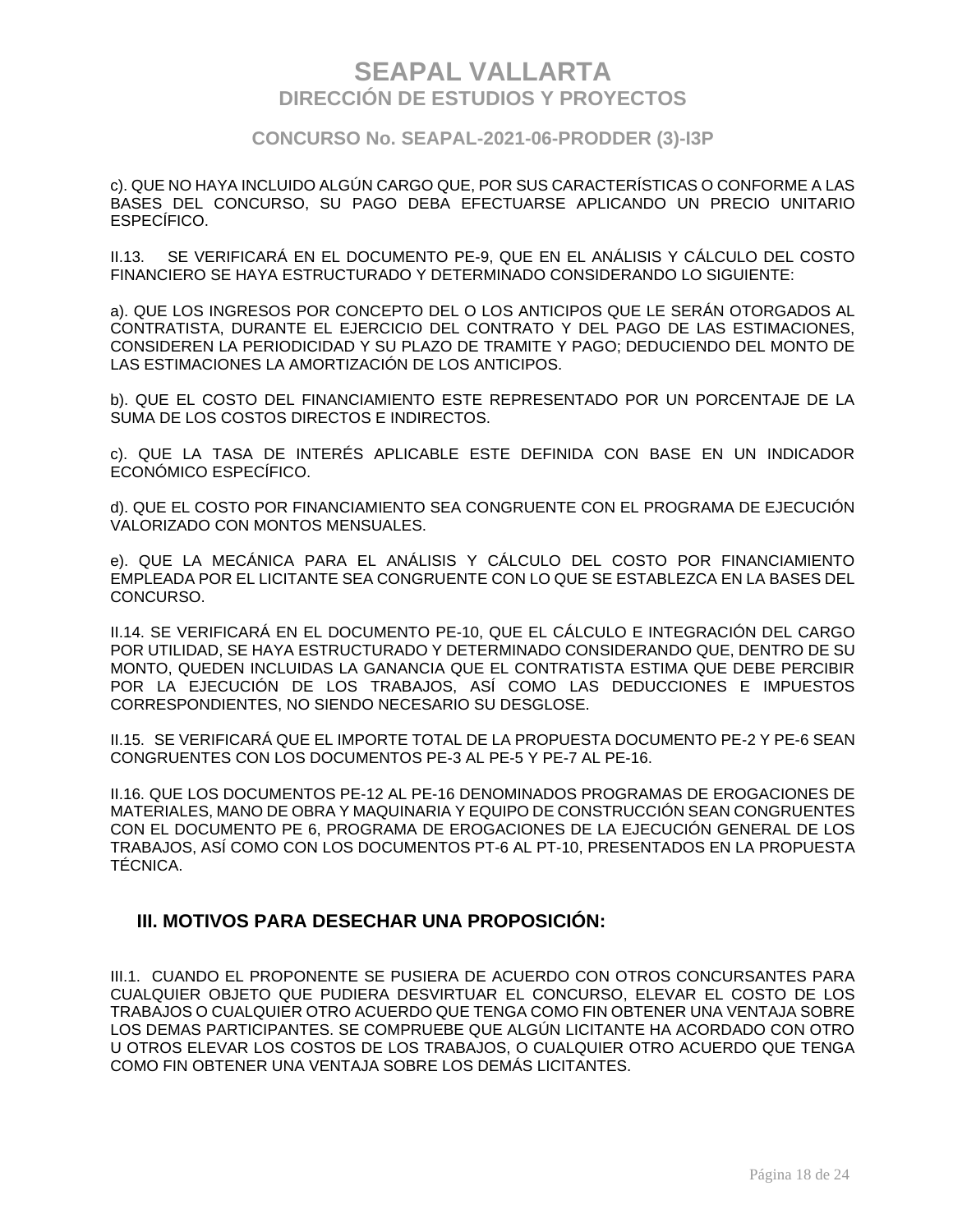### **CONCURSO No. SEAPAL-2021-06-PRODDER (3)-I3P**

III.2. QUE EL LICITANTE O ALGUNA DE LAS EMPRESAS ASOCIADAS INTEGRANTES DE LA ASOCIACIÓN, ESTÉ PARTICIPANDO EN MÁS DE UNA PROPOSICIÓN EN ESTE PROCESO DE CONCURSO.

III.3. EL INCUMPLIMIENTO DE LOS NUMERALES I.1 AL I.3 DE LA EVALUACIÓN TÉCNICA SEÑALADA EN EL CAPÍTULO IV EVALUACIÓN DE LAS PROPOSICIONES DE ESTAS BASES DE CONCURSO.

III.4. EL INCUMPLIMIENTO DE LOS NUMERALES II.1 AL II.16 DE LA EVALUACIÓN ECONÓMICA SEÑALADA EN EL CAPÍTULO IV EVALUACIÓN DE LAS PROPOSICIONES DE ESTAS BASES DE CONCURSO.

III.5.- LAS ESTIPULADAS EN EL ARTÍCULO 69 DEL REGLAMENTO DE LA LEY DE OBRAS PÚBLICAS Y SERVICIOS RELACIONADOS CON LAS MISMAS

### **IV. DICTAMEN Y FALLO.**

LA CONVOCANTE EMITIRA UN DICTAMEN QUE SERVIRA COMO BASE PARA EL FALLO, EN EL QUE SE HARA CONSTAR LOS ASPECTOS SIGUIENTES:

IV.1. LOS CRITERIOS UTILIZADOS PARA LA EVALUACION DE LAS PROPUESTAS, MISMOS QUE SE ESTABLECEN EN EL CAPÍTULO IV DE ESTAS BASES DE CONCURSO.

IV.2. LA RESEÑA CRONOLOGIA DE LOS ACTOS DEL PROCEDIMIENTO.

IV.3. LAS RAZONES TECNICAS O ECONOMICAS POR LAS CUALES SE ACEPTAN O DESECHAN LAS PROPUESTAS PRESENTADAS POR LOS LICITANTES DE ACUERDO A LO ESTABLECIDO EN EL CAPÍTULO IV DE ESTAS BASES DE CONCURSO.

IV.4. NOMBRE DE LOS LICITANTES CUYAS PROPUESTAS FUERON ACEPTADAS POR HABER CUMPLIDO CON LOS REQUERIMIENTOS EXIGIDOS.

IV.5. NOMBRE DE LOS LICITANTES CUYAS PROPUESTAS ECONÓMICA HAYAN SIDO DESECHADAS COMO RESULTADO DEL ANALISIS CUALITATIVO REALIZADO CON SUSTENTO EN LOS CRITERIOS DE EVALUACIÓN DETALLADOS ESTABLECIDOS EN EL CAPÍTULO IV. DE ESTAS BASES DE CONCURSO.

IV.6. LA RELACION DE LOS LICITANTES CUYAS PROPUESTAS SE CALIFICARON COMO SOLVENTES, UBICANDOLAS DE MENOR A MAYOR, DE ACUERDO CON SUS MONTOS.

IV.7. LA FECHA Y LUGAR DE ELABORACION.

IV.8. NOMBRE, FIRMA Y CARGO DE LOS SERVIDORES PUBLICOS ENCARGADOS DE SU ELABORACION Y APROBACION.

UNA VEZ HECHA LA EVALUACION DE LAS PROPOSICIONES, EL CONTRATO SE ADJUDICARÁ DE ENTRE LOS LICITANTES, A AQUEL CUYA PROPUESTA RESULTE SOLVENTE PORQUE REUNE, CONFORME A LOS CRITERIOS DE EVALUACIÓN ESTABLECIDOS EN EL CAPÍTULO IV DE ESTAS BASES DE CONCURSO, LAS CONDICIONES LEGALES, TECNICAS Y ECONOMICAS REQUERIDAS POR EL SEAPAL VALLARTA, GARANTIZANDO SATISFACTORIAMENTE EL CUMPLIMIENTO DE LAS OBLIGACIONES RESPECTIVAS.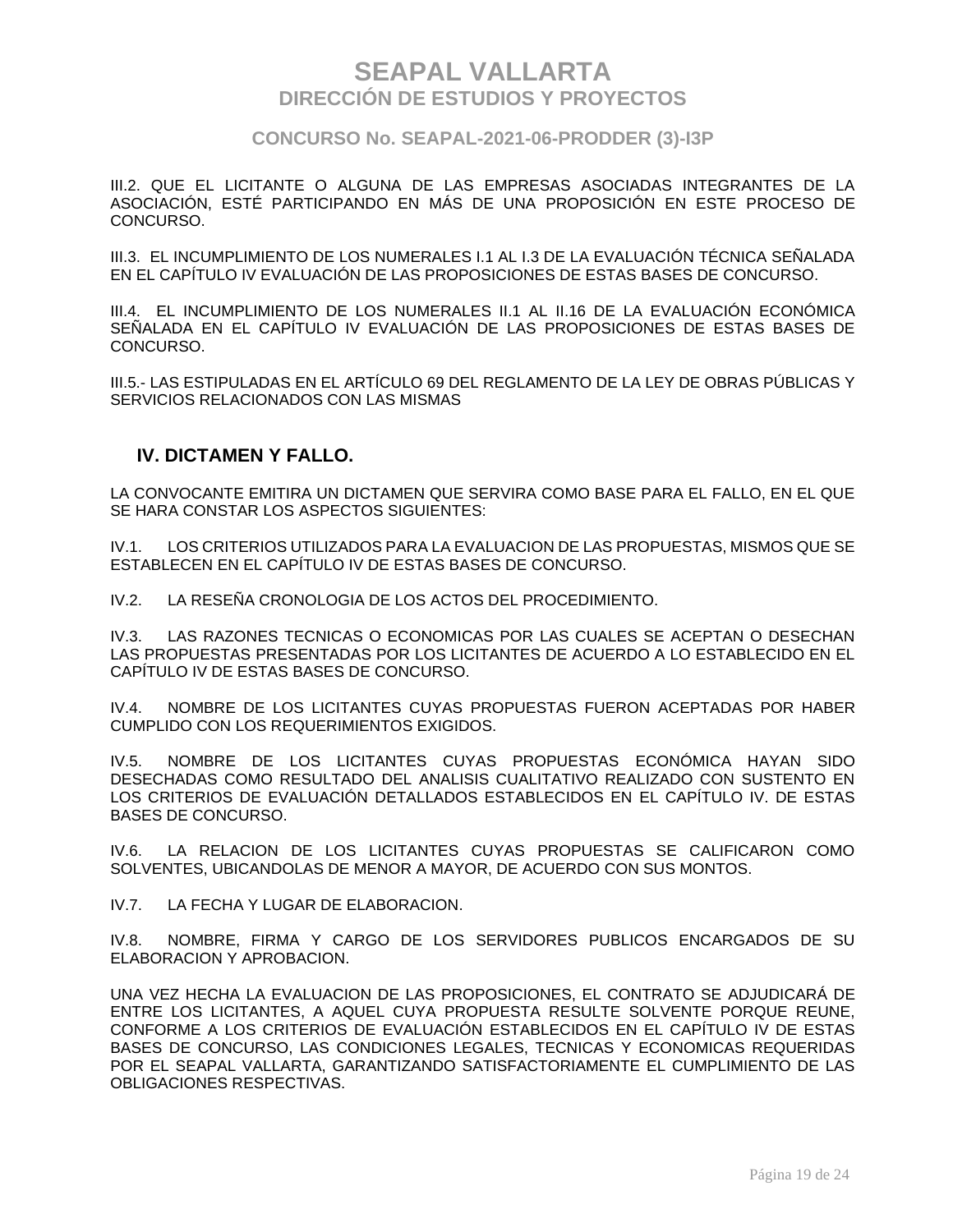### **CONCURSO No. SEAPAL-2021-06-PRODDER (3)-I3P**

SI RESULTARE QUE DOS O MAS PROPOSICIONES SON SOLVENTES PORQUE SATISFACEN LA TOTALIDAD DE LOS REQUERIMIENTOS SOLICITADOS POR EL SEAPAL VALLARTA, EL CONTRATO SE ADJUDICARA **A QUIEN PRESENTE LA PROPUESTA QUE RESULTE ECONOMICAMENTE MAS CONVENIENTE PARA EL ESTADO,** QUE SERA AQUELLA QUE OTORGUE MAYOR CERTEZA EN LA EJECUCION Y CONCLUSION DE LOS TRABAJOS QUE SE PRETENDAN CONTRATARSE, POR ASEGURAR LAS MEJORES CONDICIONES EN CONTRATACION EN CUANTO A PRECIO, CALIDAD, FINANCIAMIENTO, OPORTUNIDAD Y DEMAS CIRCUNSTANCIAS PERTINENTES.

### **V. COMUNICACIÓN DEL FALLO:**

EN JUNTA PÚBLICA, SE DARÁ A CONOCER EL FALLO DEL CONCURSO, DE ACUERDO AL ARTICULO 39 DE LA LEY DE OBRAS PUBLICAS Y SERVICIOS RELACIONADOS CON LAS MISMAS, LA CUAL SE CELEBRARÁ A LAS **10:00 HRS.** DEL DIA **MARTES 11 DE MAYO DEL 2021,** EN LA SALA DE AUDIOVISUAL DEL SEAPAL VALLARTA, SITA EN AV. FRANCISCO VILLA ESQUINA MANUEL ÁVILA CAMACHO, COL. LÁZARO CÁRDENAS, C.P. 48330, DE LA CIUDAD DE PUERTO VALLARTA, JAL., LEVANTÁNDOSE EL ACTA CORRESPONDIENTE.

EL SEAPAL VALLARTA PODRÁ DIFERIR LA COMUNICACIÓN DEL FALLO EN LOS TÉRMINOS DE LA FRACCIÓN III DEL ARTÍCULO 37 DE LA LOPSRM.

CONTRA LA RESOLUCIÓN QUE CONTENGA EL FALLO NO PROCEDERÁ RECURSO ALGUNO. SIN EMBARGO, LOS LICITANTES PODRÁN PRESENTAR SU INCONFORMIDAD ANTE LA SFP POR CUALQUIER PROCEDIMIENTO QUE CONTRAVENGA LA NORMATIVIDAD, PARA LO CUAL PODRÁN HACERLO MEDIANTE ESCRITO O ELECTRÓNICAMENTE, EN APEGO A LO ESTABLECIDO EN EL ARTÍCULO 83 DE LA LOPSRM (MODIFICACIONES PUBLICADAS EL 28 DE MAYO DE 2009): DOMICILIO AV. INSURGENTES SUR NO 1735, COL. SAN ÁNGEL DELEGACIÓN ÁLVARO OBREGÓN CP 01020, TELÉFONO: (01) (55) 2000-3000, CORREO ELECTRÓNICO contacto@funcionpublica.gob.mx

### **VI. PROHIBICIÓN DE LA NEGOCIACIÓN:**

NINGUNA DE LAS CONDICIONES CONTENIDAS EN LAS BASES DE CONCURSO, ASÍ COMO EN LAS PROPOSICIONES PRESENTADAS POR LOS LICITANTES PODRÁN SER NEGOCIADAS.

#### **VII. CONCURSO DESIERTO:**

EL SEAPAL VALLARTA NO ADJUDICARÁ EL CONTRATO Y DECLARARÁ DESIERTO EL CONCURSO CUANDO A SU JUICIO, LAS PROPOSICIONES PRESENTADAS POR LOS LICITANTES NO REÚNAN LOS REQUISITOS DE LAS BASES DE CONCURSO O SUS PRECIOS NO FUEREN ACEPTABLES.

### **CAPITULO V DE LAS OBLIGACIONES DEL ADJUDICADO**

EL CONTRATISTA A QUIEN SE LE ADJUDIQUE LA REALIZACION DE LOS TRABAJOS MOTIVO DE ESTE CONCURSO, SEGÚN LOS TÉRMINOS DEL ARTÍCULO 48 DE LA LEY DE OBRAS PÚBLICAS Y SERVICIOS RELACIONADOS CON LAS MISMAS Y SU REGLAMENTO, DEBERÁ:

#### **A) PRESENTAR LAS SIGUIENTES GARANTÍAS:**

 **I) DE LA CORRECTA INVERSION DEL ANTICIPO:**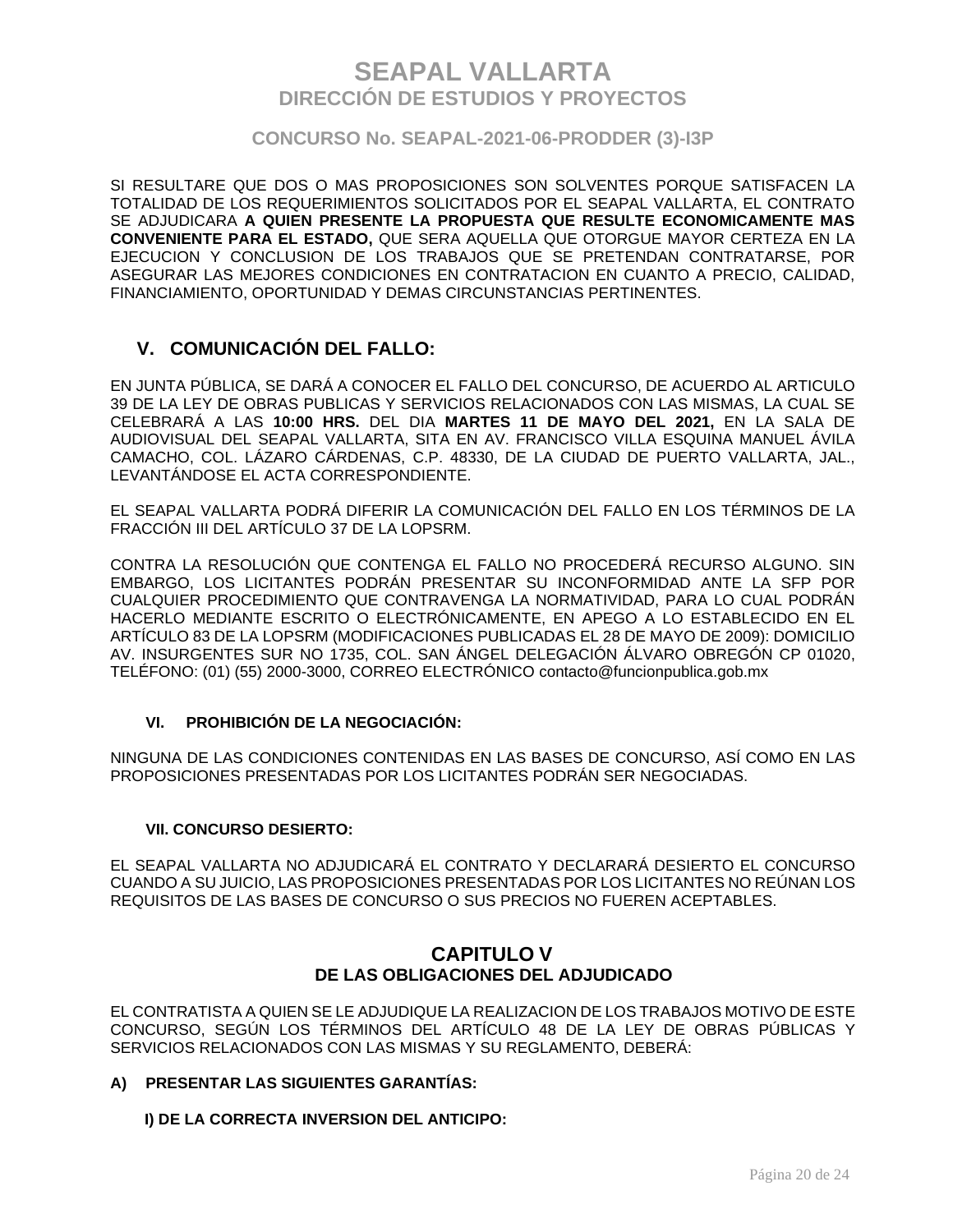### **CONCURSO No. SEAPAL-2021-06-PRODDER (3)-I3P**

EL LICITANTE QUE HUBIERE SIDO FAVORECIDO CON LA ADJUDICACION DEL CONTRATO, DEBERA GARANTIZAR EL 100% DEL IMPORTE TOTAL DEL ANTICIPO OTORGADO, PREVIO A SU ENTREGA, MEDIANTE CONSTITUCION DE FIANZA POR INSTITUCION LEGALMENTE AUTORIZADA, A FAVOR DEL **SISTEMA DE LOS SERVICIOS DE AGUA POTABLE, DRENAJE Y ALCANTARILLADO DE PUERTO VALLARTA,** INCLUIDO EL IMPUESTO AL VALOR AGREGADO (IVA).

LA FIANZA DEBERA PRESENTARSE DENTRO DE LOS TRES DIAS NATURALES CONTADOS A PARTIR DE LA FECHA DE NOTIFICACION DEL FALLO.

#### **II) DEL CUMPLIMIENTO DEL CONTRATO, VICIOS OCULTOS Y DE CUALQUIER RESPONSABILIDAD:**

ESTA FIANZA DEBERA CONSTITUIRSE DENTRO DE LOS TRES DIAS NATURALES SIGUIENTES A LA FECHA DE NOTIFICACION DEL FALLO Y SERA POR EL 20% DEL IMPORTE TOTAL DEL CONTRATO, MEDIANTE FIANZA POR INSTITUCION LEGALMENTE AUTORIZADA Y A FAVOR DEL **SISTEMA DE LOS SERVICIOS DE AGUA POTABLE, DRENAJE Y ALCANTARILLADO DE PUERTO VALLARTA, JALISCO.**

#### **B) CUMPLIR CON LO SIGUIENTE:**

**I)** ENTREGAR EL PROGRAMA DE EJECUCION DE LOS TRABAJOS, DETALLADO POR CONCEPTOS, CONSIGNANDO POR PERIODOS, LAS CANTIDADES POR EJECUTAR E IMPORTES CORRESPONDIENTES. ESTA ENTREGA SERA REQUISITO PARA PROCEDER A LA FIRMA DEL CONTRATO.

**II)** DESIGNAR POR ESCRITO A LAS PERSONAS QUE SE ENCARGARAN DE LA RESIDENCIA DE OBRA Y DE LA SUPERINTENDENCIA DE CONSTRUCCION POR SU PARTE.

**III)** ENTREGAR LAS FIANZAS DE GARANTIA Y SEGUROS COMO SE DETALLA EN EL PARRAFO CORRESPONDIENTE.

**IV)** INICIAR LOS TRABAJOS DE CONFORMIDAD A LO DISPUESTO POR LA LEY DE OBRAS PÚBLICAS Y SERVICIOS RELACIONADOS CON LAS MISMAS.

**C) MODELO DE CONTRATO:** SE ANEXA EL MODELO DE CONTRATO.

#### **D) FIRMA DE CONTRATO:**

EL LICITANTE A QUIEN SE LE ADJUDIQUE EL CONTRATO, SE COMPROMETE A FIRMARLO, PREVIO AL INICIO DE OBRA, DENTRO DEL PLAZO FIJADO EN EL ARTICULO 47 DE LA LEY DE OBRAS PUBLICAS Y SERVICIOS RELACIONADOS CON LAS MISMAS, MISMO QUE EL SEAPAL VALLARTA MANIFIESTA EN EL ACTO DE FALLO, DEBIENDO OTORGAR LA GARANTIA DE ANTICIPO, LA QUE DEBERA CONSTITUIRSE COMO SE MANIFIESTA EN EL NUMERAL I) DEL INCISO A) DE ESTE CAPITULO.

PREVIAMENTE A LA FIRMA DEL CONTRATO, EL LICITANTE GANADOR PRESENTARA PARA SU COTEJO, ORIGINAL O COPIA CERTIFICADA DE LOS DOCUMENTOS CON LOS QUE SE ACREDITE SU EXISTENCIA LEGAL Y LAS FACULTADES DE SU REPRESENTANTE PARA SUSCRIBIR EL CONTRATO CORRESPONDIENTE.

EN SU CASO, UNA VEZ LLEVADO A CABO EL COTEJO, LA CONVOCANTE DEVOLVERÁ AL INTERESADO, LOS DOCUMENTOS ORIGINALES O CERTIFICADOS, CONSERVANDOLOS EN COPIAS SIMPLES.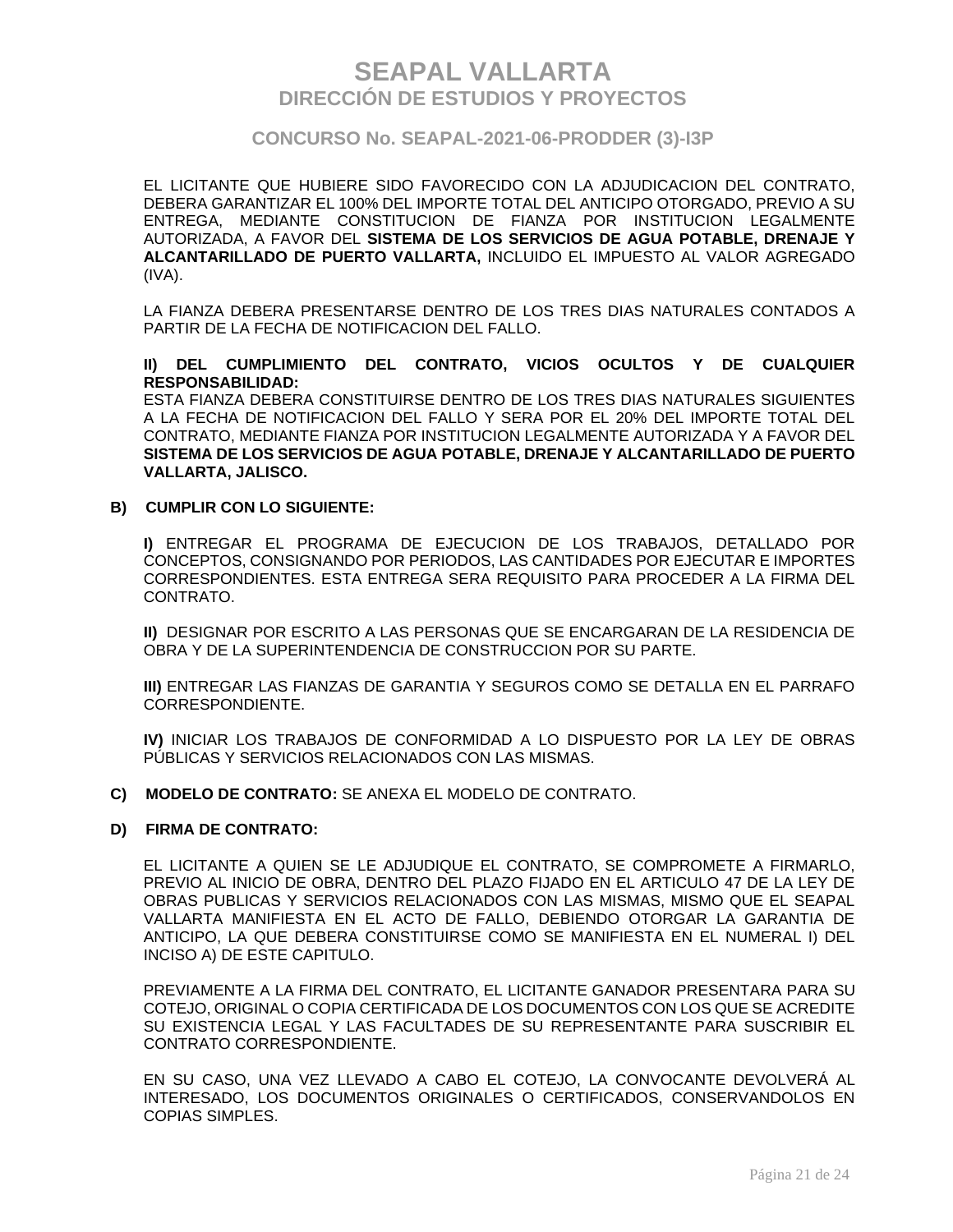### **CONCURSO No. SEAPAL-2021-06-PRODDER (3)-I3P**

LA PRESENTACION DE ESTOS DOCUMENTOS SERVIRA PARA CONSTATAR QUE LA PERSONA CUMPLE CON LOS REQUISITOS LEGALES NECESARIOS, SIN PERJUICIO DE SU ANALISIS DETALLADO.

#### **E) NO FORMALIZACION DEL CONTRATO:**

EL LICITANTE QUE NO FIRME EL CONTRATO POR CAUSAS IMPUTABLES AL MISMO, SERA SANCIONADO EN LOS TERMINOS DEL ARTICULO 78 DE LA LEY DE OBRAS PUBLICAS Y SERVICIOS RELACIONADOS CON LAS MISMAS.

EN CASO DE QUE EL LICITANTE SELECCIONADO DECIDA NO FORMALIZAR EL CONTRATO O NO PRESENTE LAS FIANZAS DENTRO DE LOS PLAZOS SEÑALADOS, LA ADJUDICACION Y EN SU CASO, EL CONTRATO SE CONSIDERARAN NULOS.

#### **F) INSPECCION Y RECEPCION DE LOS TRABAJOS:**

LA SECRETARIA DE LA FUNCION PUBLICA (SEFUPU) PODRA INTERVENIR EN LA INSPECCION Y RECEPCION DE LOS TRABAJOS OBJETO DEL CONTRATO EN LOS TERMINOS QUE SEÑALA LA LEY DE OBRAS PUBLICAS Y SERVICIOS RELACIONADOS CON LAS MISMAS.

CONCLUIDA LA OBRA, NO OBSTANTE, SU RECEPCIÓN FORMAL, LA CONTRATISTA QUEDARA OBLIGADA A RESPONDER POR LOS DEFECTOS Y VICIOS OCULTOS QUE RESULTAREN EN LA MISMA, EN APEGO A LO ESTABLECIDO EN EL ARTICULO 66 DE LA LEY DE OBRAS PUBLICAS Y SERVICIOS RELACIONADOS CON LAS MISMAS Y PARA ELLO, DEBERA CONSTITUIR GARANTIA DE VICIOS OCULTOS.

#### **G) RETENCIONES:**

LA CONTRATISTA A LA QUE SE LE ADJUDIQUE EL CONTRATO, ACEPTARA QUE LE SEA RETENIDO UN PORCENTAJE DEL **5 AL MILLAR** POR CONCEPTO DE SERVICIO DE INSPECCION Y VIGILANCIA DE LA SECRETARIA DE LA FUNCION PUBLICA (SEFUPU), A TRAVES DE LA CONTRALORIA DEL ESTADO DE JALISCO, ESTIPULADO EN EL ARTICULO 191 DE LA LEY FEDERAL DE DERECHOS.

#### **H) BITACORA DE OBRA:**

LA BITACORA QUE REGISTRA EL CUMPLIMIENTO DE LOS DERECHOS Y OBLIGACIONES CONCERTADOS POR LAS PARTES EN EL CONTRATO, CONSTITUYE EL INSTRUMENTO QUE PERMITE A LOS ORGANOS DE CONTROL, VERIFICAR LOS AVANCES Y MODIFICACIONES EN LA EJECUCION DE LOS TRABAJOS, MOTIVO POR EL CUAL SE DEBE CONSIDERAR QUE DICHA BITACORA FORMA PARTE DEL CONTRATO.

### **CAPITULO VI DE LA ADJUDICACION Y CONDICIONES DEL CONTRATO**

EL SEAPAL VALLARTA PODRA AUMENTAR, REDUCIR O CANCELAR CONCEPTOS Y VOLUMENES O MODIFICAR ALGUNA DE LAS ESPECIFICACIONES DE ESTOS, AFECTANDO A LOS PROPUESTOS EN EL DOCUMENTO No. **PE-6** "CATALOGO DE CONCEPTOS", SIN QUE ESTO JUSTIFIQUE RECLAMACION ALGUNA POR PARTE DEL CONTRATISTA O REPERCUTA EN MODIFICACIONES AL RENDIMIENTO Y COSTO DE LOS MATERIALES, RENDIMIENTO Y COSTO DE LA MANO DE OBRA Y RENDIMIENTO Y COSTO DE LA MAQUINARIA Y EQUIPO, ESTABLECIENDOSE QUE EL ANALISIS E INTEGRACION DE LOS PRECIOS UNITARIOS NUEVOS QUE SE GENEREN COMO CONCEPTOS EXTRAORDINARIOS O CONVENIO ADICIONAL PARA LAS OBRAS MOTIVO DEL MISMO CONCURSO, SERÁN CON LAS MISMAS BASES DE COSTO Y RENDIMIENTO DE LOS INSUMOS UTILIZADOS EN CONCEPTOS SIMILARES DEL CATALOGO RESPECTIVO.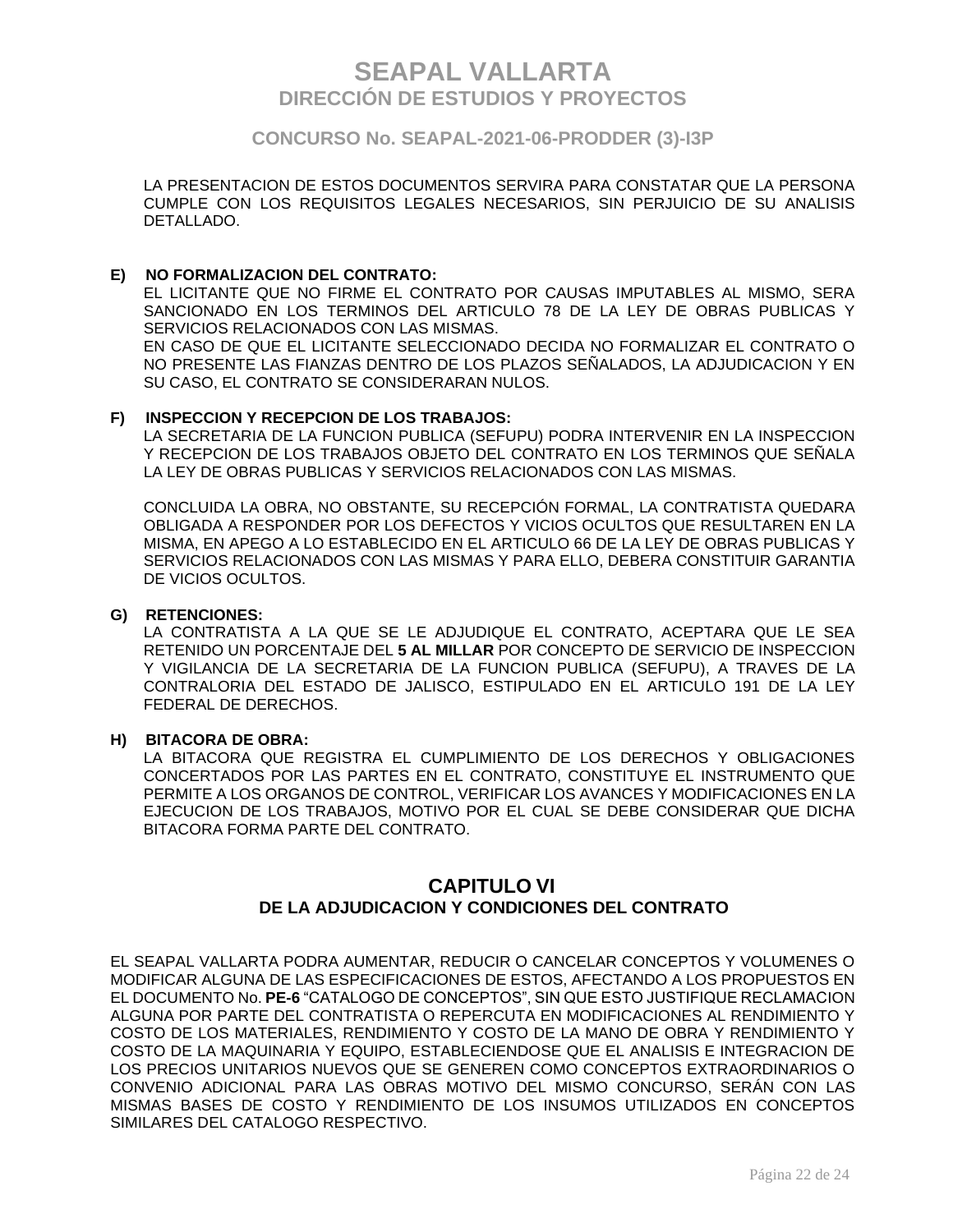**CONCURSO No. SEAPAL-2021-06-PRODDER (3)-I3P**

#### **CONDICIONES DE PRECIO:**

LOS TRABAJOS MOTIVO DE ESTE CONCURSO, SE REGIRÁN BAJO LA MODALIDAD DE CONTRATO DE OBRA PUBLICA A BASE DE PRECIOS UNITARIOS Y TIEMPO DETERMINADO.

#### **FORMA Y TERMINOS DE PAGO DE LOS TRABAJOS:**

EL SEAPAL VALLARTA PAGARÁ LOS TRABAJOS OBJETO DEL CONTRATO EN MONEDA NACIONAL, MEDIANTE LA FORMULACION DE ESTIMACIONES SUJETAS AL AVANCE DE LOS TRABAJOS, QUE LA CONTRATISTA PRESENTARA A LA RESIDENCIA DE SUPERVISION, ACOMPAÑADAS DE LOS NUMEROS GENERADORES PREVIAMENTE AUTORIZADOS POR LA CITADA RESIDENCIA Y LA FACTURA CORRESPONDIENTE. **EL SEAPAL VALLARTA A TRAVÉS DE LA DIRECCIÓN ADMINISTRATIVA** CUBRIRÁ A LA CONTRATISTA EL IMPORTE DE SUS ESTIMACIONES DENTRO DE UN PLAZO NO MAYOR DE 20 DIAS NATURALES CONTADOS A PARTIR DE LA FECHA EN QUE HAYAN SIDO AUTORIZADAS POR LA RESIDENCIA.

#### **DOCUMENTO CONTRACTUAL:**

EL LICITANTE ADJUDICADO, DEBERA PRESENTAR PARA LA FIRMA DEL CONTRATO, COPIAS CERTIFICADAS DEL ACTA CONSTITUTIVA DE LA EMPRESA Y SUS MODIFICACIONES, ASI COMO DEL TESTIMONIO DEL APODERADO LEGAL. LA PROPOSICION DEL LICITANTE FAVORECIDO CON EL FALLO, SERA INCORPORADA COMO DOCUMENTACION ANEXA AL CONTRATO.

#### **FIRMA DEL CONTRATO:**

LA CITA PARA LA FIRMA DEL CONTRATO SERÁ A LAS **12:00 HRS.** DEL DIA **LUNES 10 DE MAYO DEL 2021,** EN LA SECCIÓN DE CONTROL ADMINISTRATIVO Y AUDITORÍA TÉCNICA ADSCRITA A LA DIRECCIÓN DE ESTUDIOS Y PROYECTOS DEL SEAPAL VALLARTA, EN EL DOMICILIO ANTERIORMENTE MENCIONADO.

SI EL LICITANTE GANADOR, O LA EMPRESA DE PROPÓSITO ESPECÍFICO NO SE PRESENTA A FIRMAR EL CONTRATO DE OBRA PUBLICA EN LA FECHA ESTIPULADA, SEAPAL VALLARTA PODRÁ, SI ASÍ LO CONSIDERA CONVENIENTE, ADJUDICAR EL CONTRATO DE OBRA PUBLICA AL LICITANTE CUYA PROPUESTA SOLVENTE HAYA QUEDADO EN SEGUNDO LUGAR, SIEMPRE QUE LA DIFERENCIA DE LA SUMA DEL VALOR PRESENTE DE LAS TARIFAS, CON RESPECTO A LA PROPUESTA QUE INICIALMENTE HUBIERE RESULTADO GANADORA, NO SEA SUPERIOR AL DIEZ POR CIENTO DE ACUERDO A LO ESTABLECIDO EN EL ARTICULO 47 PARRAFO SEGUNDO DE LA LEY DE OBRAS PUBLICAS Y SERVICIOS RELACIONADOS CON LAS MISMAS. EL LICITANTE QUE NO FIRME EL CONTRATO DE OBRA PUBLICA POR CAUSAS IMPUTABLES A ÉL MISMO, SERÁ SANCIONADO EN LOS TÉRMINOS DEL ARTÍCULO 78 FRACCIÓN I DE LA LEY DE OBRAS PUBLICAS Y SERVICIOS RELACIONADOS CON LAS MISMAS.

SI LA FIRMA DEL CONTRATO DE OBRA PUBLICA SE DIFIERE POR CAUSAS NO IMPUTABLES A SEAPAL VALLARTA O AL LICITANTE, SE PRORROGARÁN EN EL MISMO NÚMERO DE DÍAS, LAS FECHAS DE INICIO DE LA AMPLIACIÓN DE ALCANTARILLADO SANITARIO EN CALLEJÓN MONTESSORI ENTRE MARÍA MONTESSORI Y PROPIEDAD COL. LA SAUCEDA EN PUERTO VALLARTA, JAL., ASÍ COMO LAS CORRESPONDIENTES A LA TERMINACIÓN DE LAS OBRAS.

#### **PENAS CONVENCIONALES:**

EN EL MODELO DE CONTRATO PROPORCIONADO COMO ANEXO A LAS BASES DE CONCURSO SE ESTABLECEN LAS PENAS CONVENCIONALES A CARGO DE LA EMPRESA POR ATRASO EN EL CUMPLIMIENTO DE SUS OBLIGACIONES. ASIMISMO, LA EMPRESA QUEDARÁ OBLIGADA ANTE SEAPAL VALLARTA POR DEFECTOS Y VICIOS OCULTOS DE LOS BIENES Y/O EN LA CALIDAD EN LA AMPLIACIÓN DE ALCANTARILLADO SANITARIO EN CALLEJÓN MONTESSORI ENTRE MARÍA MONTESSORI Y PROPIEDAD COL. LA SAUCEDA EN PUERTO VALLARTA, JAL., ASÍ COMO DE